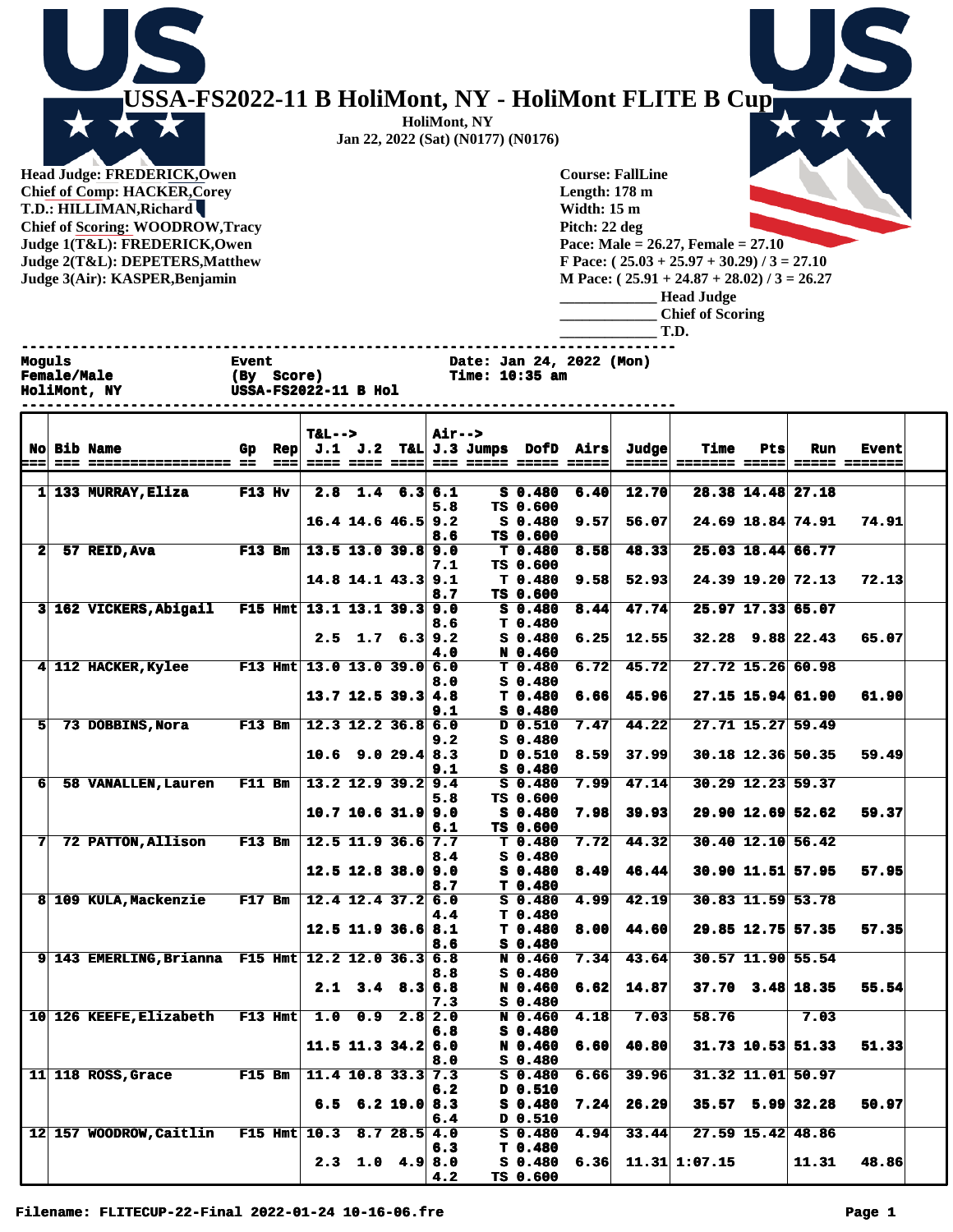|                 |                                       |               |                | $T&L-->$                   |                      |                           | <b>Air--&gt;</b>              |                                       |      |       |                      |     |                        |                      |  |
|-----------------|---------------------------------------|---------------|----------------|----------------------------|----------------------|---------------------------|-------------------------------|---------------------------------------|------|-------|----------------------|-----|------------------------|----------------------|--|
|                 | <b>No Bib Name</b>                    | Gp            | $\mathbf{Rep}$ |                            |                      |                           |                               | $J.1$ $J.2$ T&L $J.3$ Jumps DofD Airs |      | Judge | Time                 | Pts | Run                    | <b>Event</b>         |  |
| ゠゠゠             | --- ----------------- --              |               | $==$           |                            |                      |                           |                               | ==== ==== ==== === ===== ===== =====  |      | ===== | <b>======= =====</b> |     |                        | <b>===== =======</b> |  |
|                 | 13 102 HANLEY, Anna                   | <b>F17 Pa</b> |                |                            | $11.0$ 10.9 32.8 7.6 |                           |                               | $N$ 0.460                             | 5.41 | 38.26 | 36.74                |     | 4.61 42.87             |                      |  |
|                 |                                       |               |                |                            |                      |                           | 4.0                           | $S$ 0.480                             |      |       |                      |     |                        |                      |  |
|                 |                                       |               |                |                            | $13.2$ 12.0 37.8 3.8 |                           |                               | N 0.460<br>$S$ 0.480                  | 4.71 | 42.51 | 36.34                |     | $5.08$ 47.59           | 47.59                |  |
|                 | 14 123 ROBINSON, Jillian F13 Bm       |               |                |                            | $1.1 \t0.5$          |                           | 6.2<br>2.4 4.1                | $D$ 0.510                             | 3.91 |       | $6.31$ 1:13.19       |     | 6.31                   |                      |  |
|                 |                                       |               |                |                            |                      |                           | 3.8                           | $S$ 0.480                             |      |       |                      |     |                        |                      |  |
|                 |                                       |               |                |                            | $10.8$ 10.7 32.3 5.0 |                           |                               | $D$ 0.510                             | 6.39 | 38.64 |                      |     | $33.29$ $8.69$ 47.33   | 47.33                |  |
|                 |                                       |               |                |                            |                      |                           | 8.0                           | $S$ 0.480                             |      |       |                      |     |                        |                      |  |
|                 | 15 167 KAPTEIN, Ava                   |               | F15 Hmt        |                            |                      | dnf                       |                               |                                       | dnf  |       | (none)               |     | dnf                    |                      |  |
|                 |                                       |               |                |                            |                      |                           |                               |                                       |      |       |                      |     |                        |                      |  |
|                 |                                       |               |                | 9.4                        |                      | 9.027.68.4                |                               | N 0.460                               | 6.88 | 34.48 |                      |     | $30.53$ 11.94 46.42    | 46.42                |  |
|                 |                                       |               |                |                            |                      |                           | 6.3                           | $S$ 0.480                             |      |       |                      |     |                        |                      |  |
|                 | 16 132 KAPTEIN, Alexa                 |               | $F13$ Hmt      | 8.9                        |                      | 9.127.04.0                |                               | N 0.460                               | 4.52 | 31.52 | 34.62                |     | $7.12$ 38.64           |                      |  |
|                 |                                       |               |                |                            |                      |                           | 5.6                           | $S_0.480$                             |      |       |                      |     |                        |                      |  |
|                 |                                       |               |                |                            | $12.2$ 11.0 34.8 6.0 |                           |                               | N 0.460                               | 6.12 | 40.92 |                      |     | $36.60$ 4.78 45.70     | 45.70                |  |
|                 |                                       |               |                |                            |                      |                           | 7.0                           | $S$ 0.480                             |      |       |                      |     |                        |                      |  |
|                 | 17 146 GILLESPIE, Margo               |               |                | F13 Hmt 11.0 10.7 32.5 4.1 |                      |                           |                               | N 0.460                               | 3.80 | 36.35 | 35.01                |     | $6.65$ 43.00           |                      |  |
|                 |                                       |               |                |                            | $10.7$ 10.0 31.0 7.0 |                           | 4.0                           | $S$ 0.480<br>N 0.460                  | 6.24 | 37.29 |                      |     | $34.90$ 6.78 $44.07$   | 44.07                |  |
|                 |                                       |               |                |                            |                      |                           | 6.3                           | $S$ 0.480                             |      |       |                      |     |                        |                      |  |
| 18              | 32 NEIL, Samantha                     | F11 Hv        |                | 7.3                        |                      | $8.5$ 23.7 7.2            |                               | N 0.460                               | 5.85 | 29.55 | 33.31                |     | $8.66$ 38.21           |                      |  |
|                 |                                       |               |                |                            |                      |                           | 5.3                           | S 0.480                               |      |       |                      |     |                        |                      |  |
|                 |                                       |               |                | 9.4                        |                      | $8.8$ 27.3 6.7            |                               | N 0.460                               | 6.96 | 34.26 |                      |     | $33.02$ 9.00 43.26     | 43.26                |  |
|                 |                                       |               |                |                            |                      |                           | 8.1                           | $S$ 0.480                             |      |       |                      |     |                        |                      |  |
| 19              | 24 VANALLEN, Leah                     | $F09$ Bm      |                | 8.6                        |                      | 9.026.47.2                |                               | N 0.460                               | 6.57 | 32.97 | 36.85                |     | 4.48 37.45             |                      |  |
|                 |                                       |               |                |                            |                      |                           | 6.8                           | $S$ 0.480                             |      |       |                      |     |                        |                      |  |
|                 |                                       |               |                | 4.5                        |                      | 5.0 14.3 6.4              |                               | $S$ 0.480                             | 5.59 | 19.84 | 37.42                |     | $3.81$ 23.65           | 37.45                |  |
|                 |                                       |               |                |                            |                      |                           | 4.2                           | TS 0.600                              |      |       |                      |     |                        |                      |  |
| 20              | 26 NELSON, Arden                      | $F13$ Hv      |                | 8.6                        |                      | 8.125.09.0                | 8.3                           | N 0.460<br>$S$ 0.480                  | 8.12 | 33.17 |                      |     | $37.76$ $3.41$ $36.58$ |                      |  |
|                 |                                       |               |                | 7.0                        |                      | 7.722.07.0                |                               | N 0.460                               | 6.86 | 28.91 |                      |     | $37.74$ $3.43$ $32.34$ | 36.58                |  |
|                 |                                       |               |                |                            |                      |                           | 7.6                           | $S$ 0.480                             |      |       |                      |     |                        |                      |  |
|                 | 21 174 SCARPACE, Madison F13 Hmt      |               |                | 1.2                        |                      | $0.1 \quad 2.0 \quad 6.8$ |                               | N 0.460                               | 4.08 | 6.03  | 45.18                |     | 6.03                   |                      |  |
|                 |                                       |               |                |                            |                      |                           | 2.0                           | $S$ 0.480                             |      |       |                      |     |                        |                      |  |
|                 |                                       |               |                | 7.2                        |                      | 7.722.46.1                |                               | N 0.460                               | 4.48 | 26.83 |                      |     | $34.31$ 7.48 34.31     | 34.31                |  |
|                 |                                       |               |                |                            |                      |                           | 3.5                           | $S$ 0.480                             |      |       |                      |     |                        |                      |  |
| 22              | 30 CHESS, Piper                       | F11 Hv        |                | 0.1                        | 0.1                  | 0.38.6                    |                               | N 0.460                               | 3.95 | 4.25  | (none)               |     | 4.25                   |                      |  |
|                 |                                       |               |                |                            |                      |                           | . 0                           |                                       |      |       |                      |     |                        |                      |  |
|                 |                                       |               |                | 8.8                        |                      | $7.7$ 24.8 5.2            |                               | N 0.460<br>$S$ 0.480                  | 5.17 | 29.92 |                      |     | 40.07 0.68 30.60       | 30.60                |  |
|                 | 23 154 GAMBACORTA, Ella               |               | $F13$ Hmt      | 8.5                        |                      | 7.524.06.4                | 5.8                           | $N$ 0.460                             | 6.10 | 30.10 | 41.97                |     | 30.10                  |                      |  |
|                 |                                       |               |                |                            |                      |                           | 6.6                           | S 0.480                               |      |       |                      |     |                        |                      |  |
|                 |                                       |               |                | 2.4                        |                      | $2.5$ $7.4$ 5.7           |                               | N 0.460                               | 4.44 | 11.79 | 43.33                |     | 11.79                  | 30.10                |  |
|                 |                                       |               |                |                            |                      |                           | 3.8                           | $S_0.480$                             |      |       |                      |     |                        |                      |  |
|                 | 24 125 FITZGERALD, Elizab F13 Hmt 6.2 |               |                |                            |                      | $6.1$ 18.5 5.0            |                               | N 0.460                               | 2.97 | 21.42 | 41.03                |     | 21.42                  |                      |  |
|                 |                                       |               |                |                            |                      |                           | 1.4                           | $S_0.480$                             |      |       |                      |     |                        |                      |  |
|                 |                                       |               |                | 8.7                        |                      | 7.724.6 4.0               |                               | N 0.460                               | 3.90 | 28.50 | 44.16                |     | 28.50                  | 28.50                |  |
|                 |                                       |               |                |                            |                      |                           | 4.3                           | $S$ 0.480                             |      |       |                      |     |                        |                      |  |
|                 | 25 161 DOMSTER, Sophia                |               | $F15$ Buf      | 6.2                        |                      | $6.1$ 18.5 7.7            | 6.2                           | N 0.460<br>$S$ 0.480                  | 6.51 | 24.96 |                      |     | $37.81$ $3.35$ $28.31$ |                      |  |
|                 |                                       |               |                | 6.7                        |                      | 7.120.77.2                |                               | N 0.460                               | 6.28 | 26.98 | 43.54                |     | 26.98                  | 28.31                |  |
|                 |                                       |               |                |                            |                      |                           | 6.2                           | $S$ 0.480                             |      |       |                      |     |                        |                      |  |
| 26              | 41 BOLDT, Clara                       | <b>F11 Bm</b> |                | 5.8                        |                      | 6.0 17.7 8.6              |                               | $S$ 0.480                             | 6.97 | 24.67 | 39.78                |     | $1.02$ 25.69           |                      |  |
|                 |                                       |               |                |                            |                      |                           | 6.2                           | N 0.460                               |      |       |                      |     |                        |                      |  |
|                 |                                       |               |                | 0.8                        |                      | $0.7$ 2.3 6.8             |                               | $S$ 0.480                             | 3.54 | 5.79  | 42.38                |     | 5.79                   | 25.69                |  |
|                 |                                       |               |                |                            |                      |                           | .6                            | T 0.480                               |      |       |                      |     |                        |                      |  |
| 27              | 35 JACKS, Grace                       | $F11$ Hv      |                | 6.4                        |                      | $7.3$ 20.5 2.2            |                               | N 0.460                               | 1.01 | 21.56 | 47.67                |     | 21.56                  |                      |  |
|                 |                                       |               |                | 7.3                        |                      | $6.8$ 21.1 4.8            | $\cdot$ 0                     | N 0.460                               | 2.20 | 23.35 | 45.08                |     | 23.35                  | 23.35                |  |
|                 |                                       |               |                |                            |                      |                           | $\cdot$ 0                     |                                       |      |       |                      |     |                        |                      |  |
| 28              | 9 GILLESPIE, Orla                     |               | $F09$ Hmt      | 0.1                        |                      | $0.1 \quad 0.3$           | $\cdot$ 8                     | T 0.480                               | 1.05 | 1.35  | 53.55                |     | 1.35                   |                      |  |
|                 |                                       |               |                |                            |                      |                           | 1.4                           | $S$ 0.480                             |      |       |                      |     |                        |                      |  |
|                 |                                       |               |                | 7.9                        |                      | 7.222.7                   | .6                            | N 0.460                               | 0.51 | 23.16 | 46.49                |     | 23.16                  | 23.16                |  |
|                 |                                       |               |                |                            |                      |                           | .5                            | $S$ 0.480                             |      |       |                      |     |                        |                      |  |
| 29              | 29 CALLAHAN, Stella                   | $F07$ Bm      |                | 5.5                        |                      | $5.5$ 16.5 2.5            |                               | N 0.460                               | 2.20 | 18.70 | 43.92                |     | 18.70                  |                      |  |
|                 |                                       |               |                |                            |                      |                           | 2.2                           | $S_0.480$                             |      |       |                      |     |                        |                      |  |
|                 |                                       |               |                | 7.0                        |                      | $5.7$ 19.0 1.0            |                               | N 0.460                               | 2.52 | 21.57 | 40.82                |     | 21.57                  | 21.57                |  |
| 30 <sup>1</sup> | 62 LARABA, Lilyana                    | <b>F11 Hv</b> |                | 0.1                        |                      | $0.1 \quad 0.3$           | 4.3<br>$\ddot{\phantom{2}}$ . | $S$ 0.480<br>N 0.460                  | 0.09 | 0.39  | 49.74                |     | 0.39                   |                      |  |
|                 |                                       |               |                |                            |                      |                           | $\ddot{\bm{0}}$               |                                       |      |       |                      |     |                        |                      |  |
|                 |                                       |               |                |                            |                      |                           |                               |                                       |      |       |                      |     |                        |                      |  |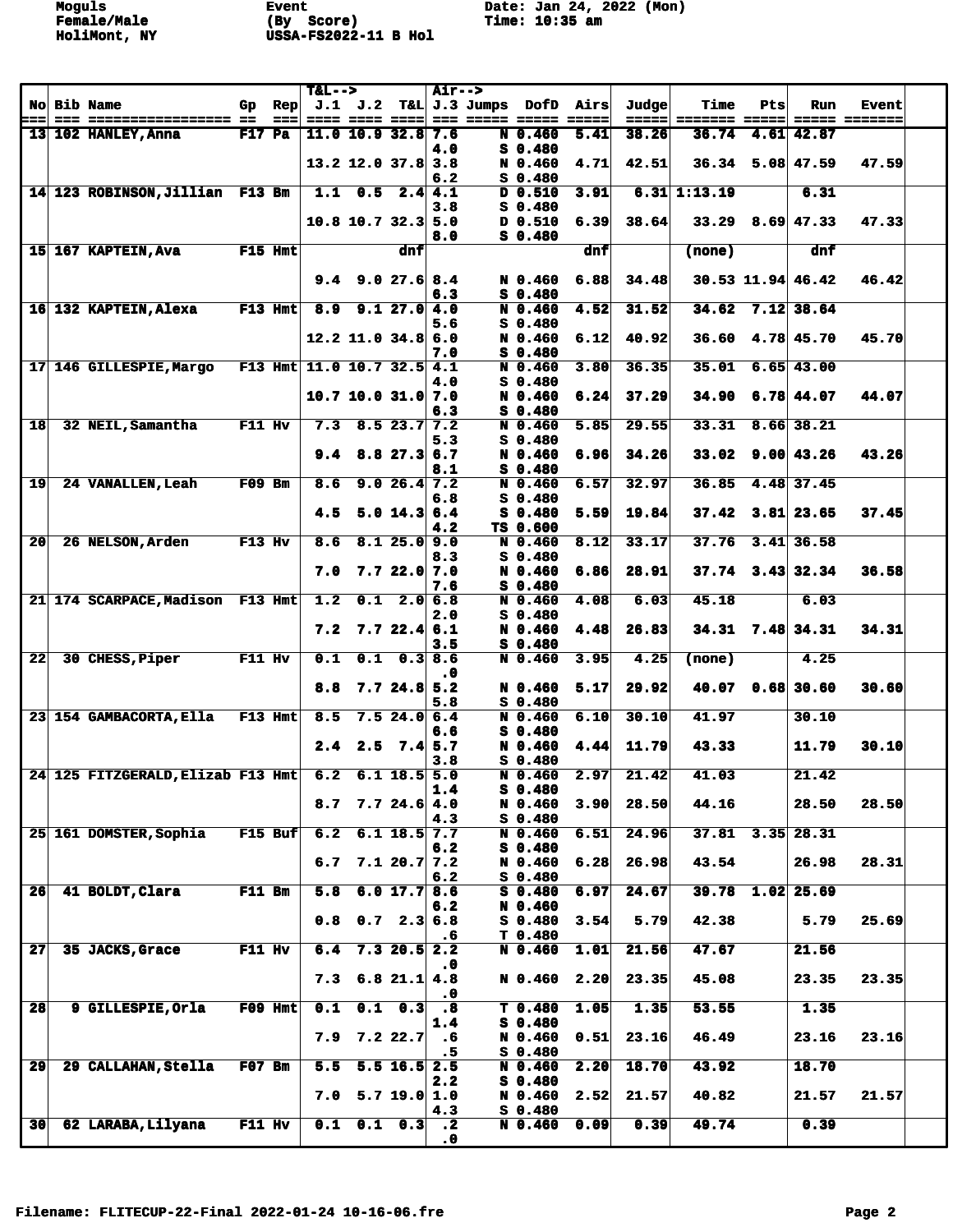| <b>No Bib Name</b><br>$J.1$ $J.2$<br>T&L J.3 Jumps<br>DofD<br>Airs<br>Judge<br><b>Time</b><br>$\mathbf{Rep}$<br>Pts<br>Run<br><b>Event</b><br>Gp.<br>=== ===== =====<br>$==$<br>==== ==== ==== <br>$=  =  =  =$<br>$= 2222$<br>======= =====<br>===== =======<br>===<br>6.620.8<br>7.3<br>N 0.460<br>0.04<br>20.89<br>46.65<br>20.89<br>$\cdot$ 1<br>20.89<br>$\ddot{\phantom{0}}$<br>1.0<br>$\overline{\cdot \cdot \cdot}$<br>39.88<br>31<br>7 MONCZYNSKI, Payton F09 Hmt<br>0.1<br>1.7<br>0.51<br>2.16<br>0.90<br>3.06<br>T <sub>0.480</sub><br>N 0.460<br>$\cdot$ 4<br>18.26<br>6.0 17.1<br>.5<br>T <sub>0.480</sub><br>1.16<br>$38.61$ 2.40 20.66<br>20.66<br>5.4<br>2.0<br>N 0.460<br>32<br>18.38<br>40.07<br>$0.68$ 19.06<br>8 HAMISTER, Sylvia<br>$F07$ Hmt<br>6.5<br>$5.6$ 18.1<br>.5<br>N 0.460<br>0.23<br>.0<br>4.1<br>$4.6$ 13.0<br>13.05<br>$40.64$ $0.01$ 13.06<br>54.85<br>33 122 LARUSCH, Ella<br>$F13$ Hv<br>$4.0$ 11.6<br>0.94<br>12.49<br>12.49<br>+975<br>3.7<br>$\cdot$ 7<br>N 0.460<br>$S$ 0.480<br>1.3<br>3.6<br>$2.9$ $9.8$<br>12.07<br>$34.73$ 6.99 19.06<br>19.06+975<br>N 0.460<br>2.32<br>.8<br>$S$ 0.480<br>4.1<br>12.15<br>39.59<br>$1.25$ 13.40<br>34<br>36 KRUSZYNSKI, Cayda F13 Hv<br>3.6<br>$3.2$ 10.2 1.4<br>D 0.510<br>1.95<br>$S$ 0.480<br>2.6<br>$5.1 \; 15.6$<br>D 0.510<br>18.01<br>42.79<br>18.01<br>5.3<br>$\boldsymbol{\cdot}$ 8<br>2.41<br>18.01<br>$S_0.480$<br>4.2<br>16.02<br>50.73<br>35<br>17 BEEMAN, Stella<br>$F11$ Hmt<br>5.0 15.6<br>$T$ 0.480<br>0.42<br>16.02<br>5.4<br>.8<br>N 0.460<br>.1<br>$4.1$ 12.8 2.0<br>13.67<br>49.42<br>16.02<br>4.4<br>N 0.460<br>0.92<br>13.67<br>.0<br>9.0 1.8<br>10.91<br>43.94<br>10.91<br>36<br>48 PARMENTER, Johanna F09 Hv<br>3.3<br>2.7<br>T <sub>0.480</sub><br>1.91<br>$S$ 0.480<br>2.2<br>10.91<br>2.4<br>2.9<br>7.9<br>$\overline{\phantom{a}}$ .8<br>T <sub>0.480</sub><br>2.30<br>10.25<br>42.56<br>10.25<br>$S$ 0.480<br>4.0<br>53.98<br>37<br>$F07$ Hmt<br>3.6<br>1.0<br>6.9<br>6.90<br>6 VOOS, Klara<br>6.90<br>$0.1$ $0.1$ $0.3$<br>0.30 1:06.06<br>0.30<br>6.90<br>0.1<br>38<br>3 KANE, Riley<br>$F09$ Hmt<br>0.1<br>0.3<br>0.30 1:00.22<br>0.30<br>$0.1$ $0.1$ $0.3$<br>0.30 1:06.63<br>0.30<br>0.30<br>$15.5$ 14.8 45.5 6.0<br>55.43<br>25.91 16.43 71.86<br>69 KULA, Theodore<br><b>M13 Bm</b><br>3G 0.780<br>9.98<br>11<br>3p 0.680<br>7.8<br>$11.9$ 11.7 35.4 7.7<br>3G 0.780<br>8.85<br>44.25<br>25.38 17.08 61.33<br>71.86<br>3p 0.680<br>4.2<br>50.43<br>24.87 17.70 68.13<br>2 172 CHESS, Greyson<br>M13 Hv<br>$14.8$ 13.0 $41.7$ 8.0<br>30.650<br>8.73<br>S 0.380<br>9.3<br>30.650<br>5.94<br>35.94<br>25.75 16.63 52.57<br>68.13<br>10.5<br>$9.5$ 30.0 6.8<br>$S_0.380$<br>4.0<br>3 138 BOSSOLA, Nicco<br>14.3 14.2 42.8 9.5<br>T <sub>0.380</sub><br>6.86<br>49.61<br>28.02 13.86 63.47<br><b>M13 Pa</b><br>TS 0.500<br>6.5<br>$14.0$ 14.0 42.0 9.1<br>51.00<br>26.80 15.35 66.35<br>66.35<br>TS 0.500<br>9.00<br>TT 0.500<br>8.9<br>47.52<br>24.15 18.58 66.10<br>$14.2$ 13.5 $41.5$ 7.8<br>30.650<br>5.97<br>4 171 EDWARDS, Christoph M13 Hv<br>TS 0.500<br>1.8<br>66.10<br>11.9 12.3 36.3 8.2<br>46.03<br>23.53 19.33 65.36<br>30.650<br>9.73<br>TS 0.500<br>8.8<br>28.18 13.67 62.63<br><b>M15 Pa</b><br>$13.9$ 14.5 42.6 8.0<br>48.96<br>5 130 PIRAIN, Reese<br>S 0.380<br>6.36<br>X 0.410<br>8.1<br>6.74<br>48.74<br>$26.58$ 15.62 64.36<br>64.36<br>$14.0$ 14.0 $42.0$ 9.0<br>$S_0.380$<br>8.1<br>X 0.410<br>34.12 6.43 33.24<br>6 <sup>1</sup><br>$M11$ Hmt<br>$8.0 \quad 6.8 \quad 22.2 \quad 9.5$<br>4.61<br>26.81<br>5 HACKER, Cayden<br>S 0.380<br>TS 0.500<br>2.0<br>49.44<br>$27.52$ 14.47 63.91<br>63.91<br>$14.0$ 13.8 $41.7$ 9.6<br>$S$ 0.380<br>7.74<br>TS 0.500<br>8.2<br>28.19 13.66 56.60<br>7 148 BERGLUND, Robert<br>M15 Hmt 12.5 11.9 36.6 8.5<br>T 0.380<br>6.34<br>42.94<br>$S_0.380$<br>8.2<br>$S_0.380$<br>45.97<br>26.76 15.40 61.37<br>61.37<br>$13.3$ 12.2 38.3 8.7<br>7.72<br>30.650<br>6.8<br>$2.04$ 1:22.40<br>$M13$ Hmt<br>$0.1$ $0.1$ $0.3$ 3.0<br>S 0.380<br>1.74<br>2.04<br>$8 153$ KANE, $J.P.$<br>TS 0.500<br>1.2<br>59.89<br>$12.4$ 13.1 38.3 9.0<br>$S$ 0.380<br>7.72<br>45.97<br>27.97 13.92 59.89<br>TS 0.500<br>8.6<br>29.74 11.77 52.27<br>9 124 BANYARD, Richard<br>M17 Hmt 11.6 11.3 34.3 8.2<br>6.15<br>40.50<br>$S_0.380$<br>8.0<br>T <sub>0.380</sub><br>$12.2$ 12.9 37.7 9.4<br>$5.47 \mid 43.12 \mid$<br>56.92<br>S 0.380<br>28.07 13.80 56.92 |  |  | $T&L-->$ |  | <b>Air--&gt;</b> |  |  |  |  |  |
|----------------------------------------------------------------------------------------------------------------------------------------------------------------------------------------------------------------------------------------------------------------------------------------------------------------------------------------------------------------------------------------------------------------------------------------------------------------------------------------------------------------------------------------------------------------------------------------------------------------------------------------------------------------------------------------------------------------------------------------------------------------------------------------------------------------------------------------------------------------------------------------------------------------------------------------------------------------------------------------------------------------------------------------------------------------------------------------------------------------------------------------------------------------------------------------------------------------------------------------------------------------------------------------------------------------------------------------------------------------------------------------------------------------------------------------------------------------------------------------------------------------------------------------------------------------------------------------------------------------------------------------------------------------------------------------------------------------------------------------------------------------------------------------------------------------------------------------------------------------------------------------------------------------------------------------------------------------------------------------------------------------------------------------------------------------------------------------------------------------------------------------------------------------------------------------------------------------------------------------------------------------------------------------------------------------------------------------------------------------------------------------------------------------------------------------------------------------------------------------------------------------------------------------------------------------------------------------------------------------------------------------------------------------------------------------------------------------------------------------------------------------------------------------------------------------------------------------------------------------------------------------------------------------------------------------------------------------------------------------------------------------------------------------------------------------------------------------------------------------------------------------------------------------------------------------------------------------------------------------------------------------------------------------------------------------------------------------------------------------------------------------------------------------------------------------------------------------------------------------------------------------------------------------------------------------------------------------------------------------------------------------------------------------------------------------------------------------------------------------------------------------------------------------------------------------------------------------------------------------------------------------------------------------------------------------------------------------------------------------------------------------------------------------------------------------------------------------------------------------------------------------------------------------------------------------------------------------------------------------------------------------------------------------------------------------------------------------------------------------------------------------------------------------------|--|--|----------|--|------------------|--|--|--|--|--|
|                                                                                                                                                                                                                                                                                                                                                                                                                                                                                                                                                                                                                                                                                                                                                                                                                                                                                                                                                                                                                                                                                                                                                                                                                                                                                                                                                                                                                                                                                                                                                                                                                                                                                                                                                                                                                                                                                                                                                                                                                                                                                                                                                                                                                                                                                                                                                                                                                                                                                                                                                                                                                                                                                                                                                                                                                                                                                                                                                                                                                                                                                                                                                                                                                                                                                                                                                                                                                                                                                                                                                                                                                                                                                                                                                                                                                                                                                                                                                                                                                                                                                                                                                                                                                                                                                                                                                                                                                      |  |  |          |  |                  |  |  |  |  |  |
| +1814                                                                                                                                                                                                                                                                                                                                                                                                                                                                                                                                                                                                                                                                                                                                                                                                                                                                                                                                                                                                                                                                                                                                                                                                                                                                                                                                                                                                                                                                                                                                                                                                                                                                                                                                                                                                                                                                                                                                                                                                                                                                                                                                                                                                                                                                                                                                                                                                                                                                                                                                                                                                                                                                                                                                                                                                                                                                                                                                                                                                                                                                                                                                                                                                                                                                                                                                                                                                                                                                                                                                                                                                                                                                                                                                                                                                                                                                                                                                                                                                                                                                                                                                                                                                                                                                                                                                                                                                                |  |  |          |  |                  |  |  |  |  |  |
|                                                                                                                                                                                                                                                                                                                                                                                                                                                                                                                                                                                                                                                                                                                                                                                                                                                                                                                                                                                                                                                                                                                                                                                                                                                                                                                                                                                                                                                                                                                                                                                                                                                                                                                                                                                                                                                                                                                                                                                                                                                                                                                                                                                                                                                                                                                                                                                                                                                                                                                                                                                                                                                                                                                                                                                                                                                                                                                                                                                                                                                                                                                                                                                                                                                                                                                                                                                                                                                                                                                                                                                                                                                                                                                                                                                                                                                                                                                                                                                                                                                                                                                                                                                                                                                                                                                                                                                                                      |  |  |          |  |                  |  |  |  |  |  |
|                                                                                                                                                                                                                                                                                                                                                                                                                                                                                                                                                                                                                                                                                                                                                                                                                                                                                                                                                                                                                                                                                                                                                                                                                                                                                                                                                                                                                                                                                                                                                                                                                                                                                                                                                                                                                                                                                                                                                                                                                                                                                                                                                                                                                                                                                                                                                                                                                                                                                                                                                                                                                                                                                                                                                                                                                                                                                                                                                                                                                                                                                                                                                                                                                                                                                                                                                                                                                                                                                                                                                                                                                                                                                                                                                                                                                                                                                                                                                                                                                                                                                                                                                                                                                                                                                                                                                                                                                      |  |  |          |  |                  |  |  |  |  |  |
|                                                                                                                                                                                                                                                                                                                                                                                                                                                                                                                                                                                                                                                                                                                                                                                                                                                                                                                                                                                                                                                                                                                                                                                                                                                                                                                                                                                                                                                                                                                                                                                                                                                                                                                                                                                                                                                                                                                                                                                                                                                                                                                                                                                                                                                                                                                                                                                                                                                                                                                                                                                                                                                                                                                                                                                                                                                                                                                                                                                                                                                                                                                                                                                                                                                                                                                                                                                                                                                                                                                                                                                                                                                                                                                                                                                                                                                                                                                                                                                                                                                                                                                                                                                                                                                                                                                                                                                                                      |  |  |          |  |                  |  |  |  |  |  |
|                                                                                                                                                                                                                                                                                                                                                                                                                                                                                                                                                                                                                                                                                                                                                                                                                                                                                                                                                                                                                                                                                                                                                                                                                                                                                                                                                                                                                                                                                                                                                                                                                                                                                                                                                                                                                                                                                                                                                                                                                                                                                                                                                                                                                                                                                                                                                                                                                                                                                                                                                                                                                                                                                                                                                                                                                                                                                                                                                                                                                                                                                                                                                                                                                                                                                                                                                                                                                                                                                                                                                                                                                                                                                                                                                                                                                                                                                                                                                                                                                                                                                                                                                                                                                                                                                                                                                                                                                      |  |  |          |  |                  |  |  |  |  |  |
|                                                                                                                                                                                                                                                                                                                                                                                                                                                                                                                                                                                                                                                                                                                                                                                                                                                                                                                                                                                                                                                                                                                                                                                                                                                                                                                                                                                                                                                                                                                                                                                                                                                                                                                                                                                                                                                                                                                                                                                                                                                                                                                                                                                                                                                                                                                                                                                                                                                                                                                                                                                                                                                                                                                                                                                                                                                                                                                                                                                                                                                                                                                                                                                                                                                                                                                                                                                                                                                                                                                                                                                                                                                                                                                                                                                                                                                                                                                                                                                                                                                                                                                                                                                                                                                                                                                                                                                                                      |  |  |          |  |                  |  |  |  |  |  |
| 19.06+1814                                                                                                                                                                                                                                                                                                                                                                                                                                                                                                                                                                                                                                                                                                                                                                                                                                                                                                                                                                                                                                                                                                                                                                                                                                                                                                                                                                                                                                                                                                                                                                                                                                                                                                                                                                                                                                                                                                                                                                                                                                                                                                                                                                                                                                                                                                                                                                                                                                                                                                                                                                                                                                                                                                                                                                                                                                                                                                                                                                                                                                                                                                                                                                                                                                                                                                                                                                                                                                                                                                                                                                                                                                                                                                                                                                                                                                                                                                                                                                                                                                                                                                                                                                                                                                                                                                                                                                                                           |  |  |          |  |                  |  |  |  |  |  |
|                                                                                                                                                                                                                                                                                                                                                                                                                                                                                                                                                                                                                                                                                                                                                                                                                                                                                                                                                                                                                                                                                                                                                                                                                                                                                                                                                                                                                                                                                                                                                                                                                                                                                                                                                                                                                                                                                                                                                                                                                                                                                                                                                                                                                                                                                                                                                                                                                                                                                                                                                                                                                                                                                                                                                                                                                                                                                                                                                                                                                                                                                                                                                                                                                                                                                                                                                                                                                                                                                                                                                                                                                                                                                                                                                                                                                                                                                                                                                                                                                                                                                                                                                                                                                                                                                                                                                                                                                      |  |  |          |  |                  |  |  |  |  |  |
|                                                                                                                                                                                                                                                                                                                                                                                                                                                                                                                                                                                                                                                                                                                                                                                                                                                                                                                                                                                                                                                                                                                                                                                                                                                                                                                                                                                                                                                                                                                                                                                                                                                                                                                                                                                                                                                                                                                                                                                                                                                                                                                                                                                                                                                                                                                                                                                                                                                                                                                                                                                                                                                                                                                                                                                                                                                                                                                                                                                                                                                                                                                                                                                                                                                                                                                                                                                                                                                                                                                                                                                                                                                                                                                                                                                                                                                                                                                                                                                                                                                                                                                                                                                                                                                                                                                                                                                                                      |  |  |          |  |                  |  |  |  |  |  |
|                                                                                                                                                                                                                                                                                                                                                                                                                                                                                                                                                                                                                                                                                                                                                                                                                                                                                                                                                                                                                                                                                                                                                                                                                                                                                                                                                                                                                                                                                                                                                                                                                                                                                                                                                                                                                                                                                                                                                                                                                                                                                                                                                                                                                                                                                                                                                                                                                                                                                                                                                                                                                                                                                                                                                                                                                                                                                                                                                                                                                                                                                                                                                                                                                                                                                                                                                                                                                                                                                                                                                                                                                                                                                                                                                                                                                                                                                                                                                                                                                                                                                                                                                                                                                                                                                                                                                                                                                      |  |  |          |  |                  |  |  |  |  |  |
|                                                                                                                                                                                                                                                                                                                                                                                                                                                                                                                                                                                                                                                                                                                                                                                                                                                                                                                                                                                                                                                                                                                                                                                                                                                                                                                                                                                                                                                                                                                                                                                                                                                                                                                                                                                                                                                                                                                                                                                                                                                                                                                                                                                                                                                                                                                                                                                                                                                                                                                                                                                                                                                                                                                                                                                                                                                                                                                                                                                                                                                                                                                                                                                                                                                                                                                                                                                                                                                                                                                                                                                                                                                                                                                                                                                                                                                                                                                                                                                                                                                                                                                                                                                                                                                                                                                                                                                                                      |  |  |          |  |                  |  |  |  |  |  |
|                                                                                                                                                                                                                                                                                                                                                                                                                                                                                                                                                                                                                                                                                                                                                                                                                                                                                                                                                                                                                                                                                                                                                                                                                                                                                                                                                                                                                                                                                                                                                                                                                                                                                                                                                                                                                                                                                                                                                                                                                                                                                                                                                                                                                                                                                                                                                                                                                                                                                                                                                                                                                                                                                                                                                                                                                                                                                                                                                                                                                                                                                                                                                                                                                                                                                                                                                                                                                                                                                                                                                                                                                                                                                                                                                                                                                                                                                                                                                                                                                                                                                                                                                                                                                                                                                                                                                                                                                      |  |  |          |  |                  |  |  |  |  |  |
|                                                                                                                                                                                                                                                                                                                                                                                                                                                                                                                                                                                                                                                                                                                                                                                                                                                                                                                                                                                                                                                                                                                                                                                                                                                                                                                                                                                                                                                                                                                                                                                                                                                                                                                                                                                                                                                                                                                                                                                                                                                                                                                                                                                                                                                                                                                                                                                                                                                                                                                                                                                                                                                                                                                                                                                                                                                                                                                                                                                                                                                                                                                                                                                                                                                                                                                                                                                                                                                                                                                                                                                                                                                                                                                                                                                                                                                                                                                                                                                                                                                                                                                                                                                                                                                                                                                                                                                                                      |  |  |          |  |                  |  |  |  |  |  |
|                                                                                                                                                                                                                                                                                                                                                                                                                                                                                                                                                                                                                                                                                                                                                                                                                                                                                                                                                                                                                                                                                                                                                                                                                                                                                                                                                                                                                                                                                                                                                                                                                                                                                                                                                                                                                                                                                                                                                                                                                                                                                                                                                                                                                                                                                                                                                                                                                                                                                                                                                                                                                                                                                                                                                                                                                                                                                                                                                                                                                                                                                                                                                                                                                                                                                                                                                                                                                                                                                                                                                                                                                                                                                                                                                                                                                                                                                                                                                                                                                                                                                                                                                                                                                                                                                                                                                                                                                      |  |  |          |  |                  |  |  |  |  |  |
|                                                                                                                                                                                                                                                                                                                                                                                                                                                                                                                                                                                                                                                                                                                                                                                                                                                                                                                                                                                                                                                                                                                                                                                                                                                                                                                                                                                                                                                                                                                                                                                                                                                                                                                                                                                                                                                                                                                                                                                                                                                                                                                                                                                                                                                                                                                                                                                                                                                                                                                                                                                                                                                                                                                                                                                                                                                                                                                                                                                                                                                                                                                                                                                                                                                                                                                                                                                                                                                                                                                                                                                                                                                                                                                                                                                                                                                                                                                                                                                                                                                                                                                                                                                                                                                                                                                                                                                                                      |  |  |          |  |                  |  |  |  |  |  |
|                                                                                                                                                                                                                                                                                                                                                                                                                                                                                                                                                                                                                                                                                                                                                                                                                                                                                                                                                                                                                                                                                                                                                                                                                                                                                                                                                                                                                                                                                                                                                                                                                                                                                                                                                                                                                                                                                                                                                                                                                                                                                                                                                                                                                                                                                                                                                                                                                                                                                                                                                                                                                                                                                                                                                                                                                                                                                                                                                                                                                                                                                                                                                                                                                                                                                                                                                                                                                                                                                                                                                                                                                                                                                                                                                                                                                                                                                                                                                                                                                                                                                                                                                                                                                                                                                                                                                                                                                      |  |  |          |  |                  |  |  |  |  |  |
|                                                                                                                                                                                                                                                                                                                                                                                                                                                                                                                                                                                                                                                                                                                                                                                                                                                                                                                                                                                                                                                                                                                                                                                                                                                                                                                                                                                                                                                                                                                                                                                                                                                                                                                                                                                                                                                                                                                                                                                                                                                                                                                                                                                                                                                                                                                                                                                                                                                                                                                                                                                                                                                                                                                                                                                                                                                                                                                                                                                                                                                                                                                                                                                                                                                                                                                                                                                                                                                                                                                                                                                                                                                                                                                                                                                                                                                                                                                                                                                                                                                                                                                                                                                                                                                                                                                                                                                                                      |  |  |          |  |                  |  |  |  |  |  |
|                                                                                                                                                                                                                                                                                                                                                                                                                                                                                                                                                                                                                                                                                                                                                                                                                                                                                                                                                                                                                                                                                                                                                                                                                                                                                                                                                                                                                                                                                                                                                                                                                                                                                                                                                                                                                                                                                                                                                                                                                                                                                                                                                                                                                                                                                                                                                                                                                                                                                                                                                                                                                                                                                                                                                                                                                                                                                                                                                                                                                                                                                                                                                                                                                                                                                                                                                                                                                                                                                                                                                                                                                                                                                                                                                                                                                                                                                                                                                                                                                                                                                                                                                                                                                                                                                                                                                                                                                      |  |  |          |  |                  |  |  |  |  |  |
|                                                                                                                                                                                                                                                                                                                                                                                                                                                                                                                                                                                                                                                                                                                                                                                                                                                                                                                                                                                                                                                                                                                                                                                                                                                                                                                                                                                                                                                                                                                                                                                                                                                                                                                                                                                                                                                                                                                                                                                                                                                                                                                                                                                                                                                                                                                                                                                                                                                                                                                                                                                                                                                                                                                                                                                                                                                                                                                                                                                                                                                                                                                                                                                                                                                                                                                                                                                                                                                                                                                                                                                                                                                                                                                                                                                                                                                                                                                                                                                                                                                                                                                                                                                                                                                                                                                                                                                                                      |  |  |          |  |                  |  |  |  |  |  |
|                                                                                                                                                                                                                                                                                                                                                                                                                                                                                                                                                                                                                                                                                                                                                                                                                                                                                                                                                                                                                                                                                                                                                                                                                                                                                                                                                                                                                                                                                                                                                                                                                                                                                                                                                                                                                                                                                                                                                                                                                                                                                                                                                                                                                                                                                                                                                                                                                                                                                                                                                                                                                                                                                                                                                                                                                                                                                                                                                                                                                                                                                                                                                                                                                                                                                                                                                                                                                                                                                                                                                                                                                                                                                                                                                                                                                                                                                                                                                                                                                                                                                                                                                                                                                                                                                                                                                                                                                      |  |  |          |  |                  |  |  |  |  |  |
|                                                                                                                                                                                                                                                                                                                                                                                                                                                                                                                                                                                                                                                                                                                                                                                                                                                                                                                                                                                                                                                                                                                                                                                                                                                                                                                                                                                                                                                                                                                                                                                                                                                                                                                                                                                                                                                                                                                                                                                                                                                                                                                                                                                                                                                                                                                                                                                                                                                                                                                                                                                                                                                                                                                                                                                                                                                                                                                                                                                                                                                                                                                                                                                                                                                                                                                                                                                                                                                                                                                                                                                                                                                                                                                                                                                                                                                                                                                                                                                                                                                                                                                                                                                                                                                                                                                                                                                                                      |  |  |          |  |                  |  |  |  |  |  |
|                                                                                                                                                                                                                                                                                                                                                                                                                                                                                                                                                                                                                                                                                                                                                                                                                                                                                                                                                                                                                                                                                                                                                                                                                                                                                                                                                                                                                                                                                                                                                                                                                                                                                                                                                                                                                                                                                                                                                                                                                                                                                                                                                                                                                                                                                                                                                                                                                                                                                                                                                                                                                                                                                                                                                                                                                                                                                                                                                                                                                                                                                                                                                                                                                                                                                                                                                                                                                                                                                                                                                                                                                                                                                                                                                                                                                                                                                                                                                                                                                                                                                                                                                                                                                                                                                                                                                                                                                      |  |  |          |  |                  |  |  |  |  |  |
|                                                                                                                                                                                                                                                                                                                                                                                                                                                                                                                                                                                                                                                                                                                                                                                                                                                                                                                                                                                                                                                                                                                                                                                                                                                                                                                                                                                                                                                                                                                                                                                                                                                                                                                                                                                                                                                                                                                                                                                                                                                                                                                                                                                                                                                                                                                                                                                                                                                                                                                                                                                                                                                                                                                                                                                                                                                                                                                                                                                                                                                                                                                                                                                                                                                                                                                                                                                                                                                                                                                                                                                                                                                                                                                                                                                                                                                                                                                                                                                                                                                                                                                                                                                                                                                                                                                                                                                                                      |  |  |          |  |                  |  |  |  |  |  |
|                                                                                                                                                                                                                                                                                                                                                                                                                                                                                                                                                                                                                                                                                                                                                                                                                                                                                                                                                                                                                                                                                                                                                                                                                                                                                                                                                                                                                                                                                                                                                                                                                                                                                                                                                                                                                                                                                                                                                                                                                                                                                                                                                                                                                                                                                                                                                                                                                                                                                                                                                                                                                                                                                                                                                                                                                                                                                                                                                                                                                                                                                                                                                                                                                                                                                                                                                                                                                                                                                                                                                                                                                                                                                                                                                                                                                                                                                                                                                                                                                                                                                                                                                                                                                                                                                                                                                                                                                      |  |  |          |  |                  |  |  |  |  |  |
|                                                                                                                                                                                                                                                                                                                                                                                                                                                                                                                                                                                                                                                                                                                                                                                                                                                                                                                                                                                                                                                                                                                                                                                                                                                                                                                                                                                                                                                                                                                                                                                                                                                                                                                                                                                                                                                                                                                                                                                                                                                                                                                                                                                                                                                                                                                                                                                                                                                                                                                                                                                                                                                                                                                                                                                                                                                                                                                                                                                                                                                                                                                                                                                                                                                                                                                                                                                                                                                                                                                                                                                                                                                                                                                                                                                                                                                                                                                                                                                                                                                                                                                                                                                                                                                                                                                                                                                                                      |  |  |          |  |                  |  |  |  |  |  |
|                                                                                                                                                                                                                                                                                                                                                                                                                                                                                                                                                                                                                                                                                                                                                                                                                                                                                                                                                                                                                                                                                                                                                                                                                                                                                                                                                                                                                                                                                                                                                                                                                                                                                                                                                                                                                                                                                                                                                                                                                                                                                                                                                                                                                                                                                                                                                                                                                                                                                                                                                                                                                                                                                                                                                                                                                                                                                                                                                                                                                                                                                                                                                                                                                                                                                                                                                                                                                                                                                                                                                                                                                                                                                                                                                                                                                                                                                                                                                                                                                                                                                                                                                                                                                                                                                                                                                                                                                      |  |  |          |  |                  |  |  |  |  |  |
|                                                                                                                                                                                                                                                                                                                                                                                                                                                                                                                                                                                                                                                                                                                                                                                                                                                                                                                                                                                                                                                                                                                                                                                                                                                                                                                                                                                                                                                                                                                                                                                                                                                                                                                                                                                                                                                                                                                                                                                                                                                                                                                                                                                                                                                                                                                                                                                                                                                                                                                                                                                                                                                                                                                                                                                                                                                                                                                                                                                                                                                                                                                                                                                                                                                                                                                                                                                                                                                                                                                                                                                                                                                                                                                                                                                                                                                                                                                                                                                                                                                                                                                                                                                                                                                                                                                                                                                                                      |  |  |          |  |                  |  |  |  |  |  |
|                                                                                                                                                                                                                                                                                                                                                                                                                                                                                                                                                                                                                                                                                                                                                                                                                                                                                                                                                                                                                                                                                                                                                                                                                                                                                                                                                                                                                                                                                                                                                                                                                                                                                                                                                                                                                                                                                                                                                                                                                                                                                                                                                                                                                                                                                                                                                                                                                                                                                                                                                                                                                                                                                                                                                                                                                                                                                                                                                                                                                                                                                                                                                                                                                                                                                                                                                                                                                                                                                                                                                                                                                                                                                                                                                                                                                                                                                                                                                                                                                                                                                                                                                                                                                                                                                                                                                                                                                      |  |  |          |  |                  |  |  |  |  |  |
|                                                                                                                                                                                                                                                                                                                                                                                                                                                                                                                                                                                                                                                                                                                                                                                                                                                                                                                                                                                                                                                                                                                                                                                                                                                                                                                                                                                                                                                                                                                                                                                                                                                                                                                                                                                                                                                                                                                                                                                                                                                                                                                                                                                                                                                                                                                                                                                                                                                                                                                                                                                                                                                                                                                                                                                                                                                                                                                                                                                                                                                                                                                                                                                                                                                                                                                                                                                                                                                                                                                                                                                                                                                                                                                                                                                                                                                                                                                                                                                                                                                                                                                                                                                                                                                                                                                                                                                                                      |  |  |          |  |                  |  |  |  |  |  |
|                                                                                                                                                                                                                                                                                                                                                                                                                                                                                                                                                                                                                                                                                                                                                                                                                                                                                                                                                                                                                                                                                                                                                                                                                                                                                                                                                                                                                                                                                                                                                                                                                                                                                                                                                                                                                                                                                                                                                                                                                                                                                                                                                                                                                                                                                                                                                                                                                                                                                                                                                                                                                                                                                                                                                                                                                                                                                                                                                                                                                                                                                                                                                                                                                                                                                                                                                                                                                                                                                                                                                                                                                                                                                                                                                                                                                                                                                                                                                                                                                                                                                                                                                                                                                                                                                                                                                                                                                      |  |  |          |  |                  |  |  |  |  |  |
|                                                                                                                                                                                                                                                                                                                                                                                                                                                                                                                                                                                                                                                                                                                                                                                                                                                                                                                                                                                                                                                                                                                                                                                                                                                                                                                                                                                                                                                                                                                                                                                                                                                                                                                                                                                                                                                                                                                                                                                                                                                                                                                                                                                                                                                                                                                                                                                                                                                                                                                                                                                                                                                                                                                                                                                                                                                                                                                                                                                                                                                                                                                                                                                                                                                                                                                                                                                                                                                                                                                                                                                                                                                                                                                                                                                                                                                                                                                                                                                                                                                                                                                                                                                                                                                                                                                                                                                                                      |  |  |          |  |                  |  |  |  |  |  |
|                                                                                                                                                                                                                                                                                                                                                                                                                                                                                                                                                                                                                                                                                                                                                                                                                                                                                                                                                                                                                                                                                                                                                                                                                                                                                                                                                                                                                                                                                                                                                                                                                                                                                                                                                                                                                                                                                                                                                                                                                                                                                                                                                                                                                                                                                                                                                                                                                                                                                                                                                                                                                                                                                                                                                                                                                                                                                                                                                                                                                                                                                                                                                                                                                                                                                                                                                                                                                                                                                                                                                                                                                                                                                                                                                                                                                                                                                                                                                                                                                                                                                                                                                                                                                                                                                                                                                                                                                      |  |  |          |  |                  |  |  |  |  |  |
|                                                                                                                                                                                                                                                                                                                                                                                                                                                                                                                                                                                                                                                                                                                                                                                                                                                                                                                                                                                                                                                                                                                                                                                                                                                                                                                                                                                                                                                                                                                                                                                                                                                                                                                                                                                                                                                                                                                                                                                                                                                                                                                                                                                                                                                                                                                                                                                                                                                                                                                                                                                                                                                                                                                                                                                                                                                                                                                                                                                                                                                                                                                                                                                                                                                                                                                                                                                                                                                                                                                                                                                                                                                                                                                                                                                                                                                                                                                                                                                                                                                                                                                                                                                                                                                                                                                                                                                                                      |  |  |          |  |                  |  |  |  |  |  |
|                                                                                                                                                                                                                                                                                                                                                                                                                                                                                                                                                                                                                                                                                                                                                                                                                                                                                                                                                                                                                                                                                                                                                                                                                                                                                                                                                                                                                                                                                                                                                                                                                                                                                                                                                                                                                                                                                                                                                                                                                                                                                                                                                                                                                                                                                                                                                                                                                                                                                                                                                                                                                                                                                                                                                                                                                                                                                                                                                                                                                                                                                                                                                                                                                                                                                                                                                                                                                                                                                                                                                                                                                                                                                                                                                                                                                                                                                                                                                                                                                                                                                                                                                                                                                                                                                                                                                                                                                      |  |  |          |  |                  |  |  |  |  |  |
|                                                                                                                                                                                                                                                                                                                                                                                                                                                                                                                                                                                                                                                                                                                                                                                                                                                                                                                                                                                                                                                                                                                                                                                                                                                                                                                                                                                                                                                                                                                                                                                                                                                                                                                                                                                                                                                                                                                                                                                                                                                                                                                                                                                                                                                                                                                                                                                                                                                                                                                                                                                                                                                                                                                                                                                                                                                                                                                                                                                                                                                                                                                                                                                                                                                                                                                                                                                                                                                                                                                                                                                                                                                                                                                                                                                                                                                                                                                                                                                                                                                                                                                                                                                                                                                                                                                                                                                                                      |  |  |          |  |                  |  |  |  |  |  |
|                                                                                                                                                                                                                                                                                                                                                                                                                                                                                                                                                                                                                                                                                                                                                                                                                                                                                                                                                                                                                                                                                                                                                                                                                                                                                                                                                                                                                                                                                                                                                                                                                                                                                                                                                                                                                                                                                                                                                                                                                                                                                                                                                                                                                                                                                                                                                                                                                                                                                                                                                                                                                                                                                                                                                                                                                                                                                                                                                                                                                                                                                                                                                                                                                                                                                                                                                                                                                                                                                                                                                                                                                                                                                                                                                                                                                                                                                                                                                                                                                                                                                                                                                                                                                                                                                                                                                                                                                      |  |  |          |  |                  |  |  |  |  |  |
|                                                                                                                                                                                                                                                                                                                                                                                                                                                                                                                                                                                                                                                                                                                                                                                                                                                                                                                                                                                                                                                                                                                                                                                                                                                                                                                                                                                                                                                                                                                                                                                                                                                                                                                                                                                                                                                                                                                                                                                                                                                                                                                                                                                                                                                                                                                                                                                                                                                                                                                                                                                                                                                                                                                                                                                                                                                                                                                                                                                                                                                                                                                                                                                                                                                                                                                                                                                                                                                                                                                                                                                                                                                                                                                                                                                                                                                                                                                                                                                                                                                                                                                                                                                                                                                                                                                                                                                                                      |  |  |          |  |                  |  |  |  |  |  |
|                                                                                                                                                                                                                                                                                                                                                                                                                                                                                                                                                                                                                                                                                                                                                                                                                                                                                                                                                                                                                                                                                                                                                                                                                                                                                                                                                                                                                                                                                                                                                                                                                                                                                                                                                                                                                                                                                                                                                                                                                                                                                                                                                                                                                                                                                                                                                                                                                                                                                                                                                                                                                                                                                                                                                                                                                                                                                                                                                                                                                                                                                                                                                                                                                                                                                                                                                                                                                                                                                                                                                                                                                                                                                                                                                                                                                                                                                                                                                                                                                                                                                                                                                                                                                                                                                                                                                                                                                      |  |  |          |  |                  |  |  |  |  |  |
|                                                                                                                                                                                                                                                                                                                                                                                                                                                                                                                                                                                                                                                                                                                                                                                                                                                                                                                                                                                                                                                                                                                                                                                                                                                                                                                                                                                                                                                                                                                                                                                                                                                                                                                                                                                                                                                                                                                                                                                                                                                                                                                                                                                                                                                                                                                                                                                                                                                                                                                                                                                                                                                                                                                                                                                                                                                                                                                                                                                                                                                                                                                                                                                                                                                                                                                                                                                                                                                                                                                                                                                                                                                                                                                                                                                                                                                                                                                                                                                                                                                                                                                                                                                                                                                                                                                                                                                                                      |  |  |          |  |                  |  |  |  |  |  |
|                                                                                                                                                                                                                                                                                                                                                                                                                                                                                                                                                                                                                                                                                                                                                                                                                                                                                                                                                                                                                                                                                                                                                                                                                                                                                                                                                                                                                                                                                                                                                                                                                                                                                                                                                                                                                                                                                                                                                                                                                                                                                                                                                                                                                                                                                                                                                                                                                                                                                                                                                                                                                                                                                                                                                                                                                                                                                                                                                                                                                                                                                                                                                                                                                                                                                                                                                                                                                                                                                                                                                                                                                                                                                                                                                                                                                                                                                                                                                                                                                                                                                                                                                                                                                                                                                                                                                                                                                      |  |  |          |  |                  |  |  |  |  |  |
|                                                                                                                                                                                                                                                                                                                                                                                                                                                                                                                                                                                                                                                                                                                                                                                                                                                                                                                                                                                                                                                                                                                                                                                                                                                                                                                                                                                                                                                                                                                                                                                                                                                                                                                                                                                                                                                                                                                                                                                                                                                                                                                                                                                                                                                                                                                                                                                                                                                                                                                                                                                                                                                                                                                                                                                                                                                                                                                                                                                                                                                                                                                                                                                                                                                                                                                                                                                                                                                                                                                                                                                                                                                                                                                                                                                                                                                                                                                                                                                                                                                                                                                                                                                                                                                                                                                                                                                                                      |  |  |          |  |                  |  |  |  |  |  |
|                                                                                                                                                                                                                                                                                                                                                                                                                                                                                                                                                                                                                                                                                                                                                                                                                                                                                                                                                                                                                                                                                                                                                                                                                                                                                                                                                                                                                                                                                                                                                                                                                                                                                                                                                                                                                                                                                                                                                                                                                                                                                                                                                                                                                                                                                                                                                                                                                                                                                                                                                                                                                                                                                                                                                                                                                                                                                                                                                                                                                                                                                                                                                                                                                                                                                                                                                                                                                                                                                                                                                                                                                                                                                                                                                                                                                                                                                                                                                                                                                                                                                                                                                                                                                                                                                                                                                                                                                      |  |  |          |  |                  |  |  |  |  |  |
|                                                                                                                                                                                                                                                                                                                                                                                                                                                                                                                                                                                                                                                                                                                                                                                                                                                                                                                                                                                                                                                                                                                                                                                                                                                                                                                                                                                                                                                                                                                                                                                                                                                                                                                                                                                                                                                                                                                                                                                                                                                                                                                                                                                                                                                                                                                                                                                                                                                                                                                                                                                                                                                                                                                                                                                                                                                                                                                                                                                                                                                                                                                                                                                                                                                                                                                                                                                                                                                                                                                                                                                                                                                                                                                                                                                                                                                                                                                                                                                                                                                                                                                                                                                                                                                                                                                                                                                                                      |  |  |          |  |                  |  |  |  |  |  |
|                                                                                                                                                                                                                                                                                                                                                                                                                                                                                                                                                                                                                                                                                                                                                                                                                                                                                                                                                                                                                                                                                                                                                                                                                                                                                                                                                                                                                                                                                                                                                                                                                                                                                                                                                                                                                                                                                                                                                                                                                                                                                                                                                                                                                                                                                                                                                                                                                                                                                                                                                                                                                                                                                                                                                                                                                                                                                                                                                                                                                                                                                                                                                                                                                                                                                                                                                                                                                                                                                                                                                                                                                                                                                                                                                                                                                                                                                                                                                                                                                                                                                                                                                                                                                                                                                                                                                                                                                      |  |  |          |  |                  |  |  |  |  |  |
|                                                                                                                                                                                                                                                                                                                                                                                                                                                                                                                                                                                                                                                                                                                                                                                                                                                                                                                                                                                                                                                                                                                                                                                                                                                                                                                                                                                                                                                                                                                                                                                                                                                                                                                                                                                                                                                                                                                                                                                                                                                                                                                                                                                                                                                                                                                                                                                                                                                                                                                                                                                                                                                                                                                                                                                                                                                                                                                                                                                                                                                                                                                                                                                                                                                                                                                                                                                                                                                                                                                                                                                                                                                                                                                                                                                                                                                                                                                                                                                                                                                                                                                                                                                                                                                                                                                                                                                                                      |  |  |          |  |                  |  |  |  |  |  |
|                                                                                                                                                                                                                                                                                                                                                                                                                                                                                                                                                                                                                                                                                                                                                                                                                                                                                                                                                                                                                                                                                                                                                                                                                                                                                                                                                                                                                                                                                                                                                                                                                                                                                                                                                                                                                                                                                                                                                                                                                                                                                                                                                                                                                                                                                                                                                                                                                                                                                                                                                                                                                                                                                                                                                                                                                                                                                                                                                                                                                                                                                                                                                                                                                                                                                                                                                                                                                                                                                                                                                                                                                                                                                                                                                                                                                                                                                                                                                                                                                                                                                                                                                                                                                                                                                                                                                                                                                      |  |  |          |  |                  |  |  |  |  |  |
|                                                                                                                                                                                                                                                                                                                                                                                                                                                                                                                                                                                                                                                                                                                                                                                                                                                                                                                                                                                                                                                                                                                                                                                                                                                                                                                                                                                                                                                                                                                                                                                                                                                                                                                                                                                                                                                                                                                                                                                                                                                                                                                                                                                                                                                                                                                                                                                                                                                                                                                                                                                                                                                                                                                                                                                                                                                                                                                                                                                                                                                                                                                                                                                                                                                                                                                                                                                                                                                                                                                                                                                                                                                                                                                                                                                                                                                                                                                                                                                                                                                                                                                                                                                                                                                                                                                                                                                                                      |  |  |          |  |                  |  |  |  |  |  |
|                                                                                                                                                                                                                                                                                                                                                                                                                                                                                                                                                                                                                                                                                                                                                                                                                                                                                                                                                                                                                                                                                                                                                                                                                                                                                                                                                                                                                                                                                                                                                                                                                                                                                                                                                                                                                                                                                                                                                                                                                                                                                                                                                                                                                                                                                                                                                                                                                                                                                                                                                                                                                                                                                                                                                                                                                                                                                                                                                                                                                                                                                                                                                                                                                                                                                                                                                                                                                                                                                                                                                                                                                                                                                                                                                                                                                                                                                                                                                                                                                                                                                                                                                                                                                                                                                                                                                                                                                      |  |  |          |  |                  |  |  |  |  |  |
|                                                                                                                                                                                                                                                                                                                                                                                                                                                                                                                                                                                                                                                                                                                                                                                                                                                                                                                                                                                                                                                                                                                                                                                                                                                                                                                                                                                                                                                                                                                                                                                                                                                                                                                                                                                                                                                                                                                                                                                                                                                                                                                                                                                                                                                                                                                                                                                                                                                                                                                                                                                                                                                                                                                                                                                                                                                                                                                                                                                                                                                                                                                                                                                                                                                                                                                                                                                                                                                                                                                                                                                                                                                                                                                                                                                                                                                                                                                                                                                                                                                                                                                                                                                                                                                                                                                                                                                                                      |  |  |          |  |                  |  |  |  |  |  |
|                                                                                                                                                                                                                                                                                                                                                                                                                                                                                                                                                                                                                                                                                                                                                                                                                                                                                                                                                                                                                                                                                                                                                                                                                                                                                                                                                                                                                                                                                                                                                                                                                                                                                                                                                                                                                                                                                                                                                                                                                                                                                                                                                                                                                                                                                                                                                                                                                                                                                                                                                                                                                                                                                                                                                                                                                                                                                                                                                                                                                                                                                                                                                                                                                                                                                                                                                                                                                                                                                                                                                                                                                                                                                                                                                                                                                                                                                                                                                                                                                                                                                                                                                                                                                                                                                                                                                                                                                      |  |  |          |  |                  |  |  |  |  |  |
|                                                                                                                                                                                                                                                                                                                                                                                                                                                                                                                                                                                                                                                                                                                                                                                                                                                                                                                                                                                                                                                                                                                                                                                                                                                                                                                                                                                                                                                                                                                                                                                                                                                                                                                                                                                                                                                                                                                                                                                                                                                                                                                                                                                                                                                                                                                                                                                                                                                                                                                                                                                                                                                                                                                                                                                                                                                                                                                                                                                                                                                                                                                                                                                                                                                                                                                                                                                                                                                                                                                                                                                                                                                                                                                                                                                                                                                                                                                                                                                                                                                                                                                                                                                                                                                                                                                                                                                                                      |  |  |          |  |                  |  |  |  |  |  |
|                                                                                                                                                                                                                                                                                                                                                                                                                                                                                                                                                                                                                                                                                                                                                                                                                                                                                                                                                                                                                                                                                                                                                                                                                                                                                                                                                                                                                                                                                                                                                                                                                                                                                                                                                                                                                                                                                                                                                                                                                                                                                                                                                                                                                                                                                                                                                                                                                                                                                                                                                                                                                                                                                                                                                                                                                                                                                                                                                                                                                                                                                                                                                                                                                                                                                                                                                                                                                                                                                                                                                                                                                                                                                                                                                                                                                                                                                                                                                                                                                                                                                                                                                                                                                                                                                                                                                                                                                      |  |  |          |  |                  |  |  |  |  |  |
|                                                                                                                                                                                                                                                                                                                                                                                                                                                                                                                                                                                                                                                                                                                                                                                                                                                                                                                                                                                                                                                                                                                                                                                                                                                                                                                                                                                                                                                                                                                                                                                                                                                                                                                                                                                                                                                                                                                                                                                                                                                                                                                                                                                                                                                                                                                                                                                                                                                                                                                                                                                                                                                                                                                                                                                                                                                                                                                                                                                                                                                                                                                                                                                                                                                                                                                                                                                                                                                                                                                                                                                                                                                                                                                                                                                                                                                                                                                                                                                                                                                                                                                                                                                                                                                                                                                                                                                                                      |  |  |          |  |                  |  |  |  |  |  |
|                                                                                                                                                                                                                                                                                                                                                                                                                                                                                                                                                                                                                                                                                                                                                                                                                                                                                                                                                                                                                                                                                                                                                                                                                                                                                                                                                                                                                                                                                                                                                                                                                                                                                                                                                                                                                                                                                                                                                                                                                                                                                                                                                                                                                                                                                                                                                                                                                                                                                                                                                                                                                                                                                                                                                                                                                                                                                                                                                                                                                                                                                                                                                                                                                                                                                                                                                                                                                                                                                                                                                                                                                                                                                                                                                                                                                                                                                                                                                                                                                                                                                                                                                                                                                                                                                                                                                                                                                      |  |  |          |  |                  |  |  |  |  |  |
|                                                                                                                                                                                                                                                                                                                                                                                                                                                                                                                                                                                                                                                                                                                                                                                                                                                                                                                                                                                                                                                                                                                                                                                                                                                                                                                                                                                                                                                                                                                                                                                                                                                                                                                                                                                                                                                                                                                                                                                                                                                                                                                                                                                                                                                                                                                                                                                                                                                                                                                                                                                                                                                                                                                                                                                                                                                                                                                                                                                                                                                                                                                                                                                                                                                                                                                                                                                                                                                                                                                                                                                                                                                                                                                                                                                                                                                                                                                                                                                                                                                                                                                                                                                                                                                                                                                                                                                                                      |  |  |          |  |                  |  |  |  |  |  |
|                                                                                                                                                                                                                                                                                                                                                                                                                                                                                                                                                                                                                                                                                                                                                                                                                                                                                                                                                                                                                                                                                                                                                                                                                                                                                                                                                                                                                                                                                                                                                                                                                                                                                                                                                                                                                                                                                                                                                                                                                                                                                                                                                                                                                                                                                                                                                                                                                                                                                                                                                                                                                                                                                                                                                                                                                                                                                                                                                                                                                                                                                                                                                                                                                                                                                                                                                                                                                                                                                                                                                                                                                                                                                                                                                                                                                                                                                                                                                                                                                                                                                                                                                                                                                                                                                                                                                                                                                      |  |  |          |  |                  |  |  |  |  |  |
|                                                                                                                                                                                                                                                                                                                                                                                                                                                                                                                                                                                                                                                                                                                                                                                                                                                                                                                                                                                                                                                                                                                                                                                                                                                                                                                                                                                                                                                                                                                                                                                                                                                                                                                                                                                                                                                                                                                                                                                                                                                                                                                                                                                                                                                                                                                                                                                                                                                                                                                                                                                                                                                                                                                                                                                                                                                                                                                                                                                                                                                                                                                                                                                                                                                                                                                                                                                                                                                                                                                                                                                                                                                                                                                                                                                                                                                                                                                                                                                                                                                                                                                                                                                                                                                                                                                                                                                                                      |  |  |          |  |                  |  |  |  |  |  |
|                                                                                                                                                                                                                                                                                                                                                                                                                                                                                                                                                                                                                                                                                                                                                                                                                                                                                                                                                                                                                                                                                                                                                                                                                                                                                                                                                                                                                                                                                                                                                                                                                                                                                                                                                                                                                                                                                                                                                                                                                                                                                                                                                                                                                                                                                                                                                                                                                                                                                                                                                                                                                                                                                                                                                                                                                                                                                                                                                                                                                                                                                                                                                                                                                                                                                                                                                                                                                                                                                                                                                                                                                                                                                                                                                                                                                                                                                                                                                                                                                                                                                                                                                                                                                                                                                                                                                                                                                      |  |  |          |  |                  |  |  |  |  |  |
|                                                                                                                                                                                                                                                                                                                                                                                                                                                                                                                                                                                                                                                                                                                                                                                                                                                                                                                                                                                                                                                                                                                                                                                                                                                                                                                                                                                                                                                                                                                                                                                                                                                                                                                                                                                                                                                                                                                                                                                                                                                                                                                                                                                                                                                                                                                                                                                                                                                                                                                                                                                                                                                                                                                                                                                                                                                                                                                                                                                                                                                                                                                                                                                                                                                                                                                                                                                                                                                                                                                                                                                                                                                                                                                                                                                                                                                                                                                                                                                                                                                                                                                                                                                                                                                                                                                                                                                                                      |  |  |          |  |                  |  |  |  |  |  |
|                                                                                                                                                                                                                                                                                                                                                                                                                                                                                                                                                                                                                                                                                                                                                                                                                                                                                                                                                                                                                                                                                                                                                                                                                                                                                                                                                                                                                                                                                                                                                                                                                                                                                                                                                                                                                                                                                                                                                                                                                                                                                                                                                                                                                                                                                                                                                                                                                                                                                                                                                                                                                                                                                                                                                                                                                                                                                                                                                                                                                                                                                                                                                                                                                                                                                                                                                                                                                                                                                                                                                                                                                                                                                                                                                                                                                                                                                                                                                                                                                                                                                                                                                                                                                                                                                                                                                                                                                      |  |  |          |  |                  |  |  |  |  |  |
|                                                                                                                                                                                                                                                                                                                                                                                                                                                                                                                                                                                                                                                                                                                                                                                                                                                                                                                                                                                                                                                                                                                                                                                                                                                                                                                                                                                                                                                                                                                                                                                                                                                                                                                                                                                                                                                                                                                                                                                                                                                                                                                                                                                                                                                                                                                                                                                                                                                                                                                                                                                                                                                                                                                                                                                                                                                                                                                                                                                                                                                                                                                                                                                                                                                                                                                                                                                                                                                                                                                                                                                                                                                                                                                                                                                                                                                                                                                                                                                                                                                                                                                                                                                                                                                                                                                                                                                                                      |  |  |          |  |                  |  |  |  |  |  |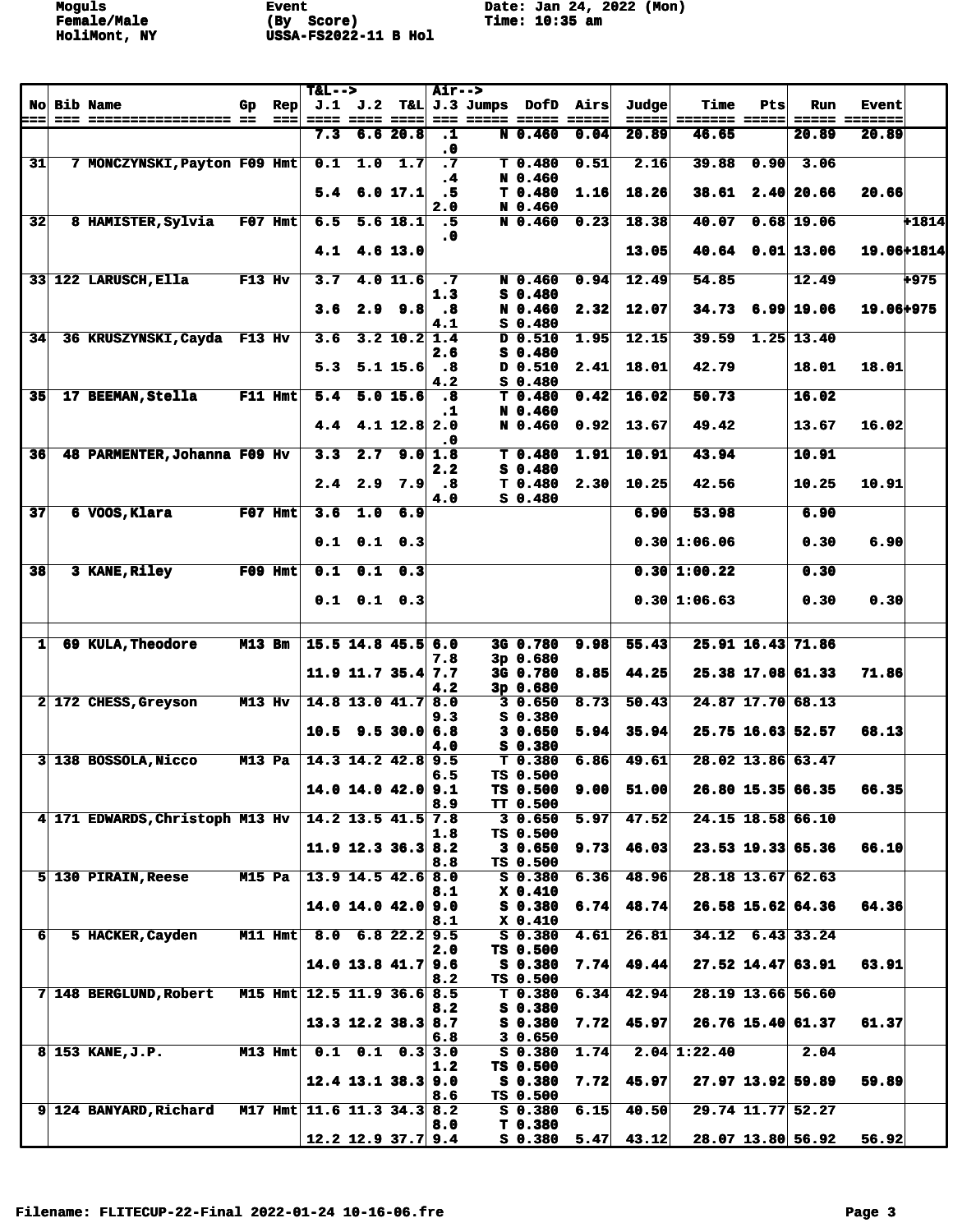|                 |                                         |               |                | $T&L-->$                   |                                      |                  | <b>Air--&gt;</b> |                  |                                 |      |                |                       |     |                      |                               |  |
|-----------------|-----------------------------------------|---------------|----------------|----------------------------|--------------------------------------|------------------|------------------|------------------|---------------------------------|------|----------------|-----------------------|-----|----------------------|-------------------------------|--|
| ===             | No Bib Name<br>--- ----------------- -- | Gp            | Rep<br>$==$    |                            | J.1 J.2<br>==== ==== ====            |                  |                  | $T\&L$ J.3 Jumps | DofD                            | Airs | Judge<br>===== | Time<br>======= ===== | Pts | Run                  | <b>Event</b><br>===== ======= |  |
|                 |                                         |               |                |                            |                                      |                  | 3.8              |                  | TS 0.500                        |      |                |                       |     |                      |                               |  |
|                 | 10 136 BRIGGS, Harrison                 |               |                | M13 Hmt 11.8 12.0 35.7 7.8 |                                      |                  |                  |                  | $S_0.380$                       | 6.34 | 42.04          |                       |     | 29.54 12.01 54.05    |                               |  |
|                 |                                         |               |                |                            |                                      |                  | 8.9              |                  | T <sub>0.380</sub>              |      |                |                       |     |                      |                               |  |
|                 |                                         |               |                |                            | $12.2$ 13.2 38.1 7.6                 |                  |                  |                  | $S_0.380$                       | 6.11 | 44.21          |                       |     | 29.31 12.29 56.50    | 56.50                         |  |
|                 | 11 105 SHEEHY, Neven                    | M13 Hv        |                |                            |                                      |                  | 8.5              |                  | T <sub>0.380</sub><br>$S_0.380$ | 8.00 | 32.15          |                       |     | 28.07 13.80 45.95    |                               |  |
|                 |                                         |               |                |                            | $7.5$ 8.6 24.2 8.6                   |                  | 7.3              |                  | 3 0.650                         |      |                |                       |     |                      |                               |  |
|                 |                                         |               |                |                            | $10.8$ 11.7 33.8 8.2                 |                  |                  |                  | S 0.380                         | 8.31 | 42.06          |                       |     | 27.80 14.13 56.19    | 56.19                         |  |
|                 |                                         |               |                |                            |                                      |                  | 8.0              |                  | 3 0.650                         |      |                |                       |     |                      |                               |  |
|                 | 12 169 MEISENZAHL, Alex                 | <b>M15 Bm</b> |                | 11.5                       |                                      | $9.6$ 31.7 9.1   |                  |                  | 30.650                          | 8.98 | 40.63          |                       |     | $27.06$ 15.03 55.66  |                               |  |
|                 |                                         |               |                | 5.4                        |                                      | $5.4$ 16.2 7.0   | 8.1              |                  | S 0.380<br>TS 0.500             | 6.23 | 22.43          | 51.97                 |     | 22.43                | 55.66                         |  |
|                 |                                         |               |                |                            |                                      |                  | 7.2              |                  | S 0.380                         |      |                |                       |     |                      |                               |  |
| 13              | 60 CHAPMAN, Jackson                     | <b>M11 Bm</b> |                |                            | $12.1$ 12.0 36.2 6.2                 |                  |                  |                  | 30.650                          | 7.08 | 43.23          |                       |     | 29.61 11.93 55.16    |                               |  |
|                 |                                         |               |                |                            |                                      |                  | 6.1              |                  | TS 0.500                        |      |                |                       |     |                      |                               |  |
|                 |                                         |               |                |                            | $12.0$ 11.2 34.8 6.2                 |                  |                  |                  | 30.650                          | 8.18 | 42.98          |                       |     | 29.12 12.52 55.50    | 55.50                         |  |
|                 | 14 115 CASTO, Owen                      | M17 Hv        |                |                            | $11.5$ 12.9 36.6 8.6                 |                  | 8.3              |                  | TS 0.500<br>TS 0.500            | 6.58 | 43.18          |                       |     | 29.47 12.10 55.28    |                               |  |
|                 |                                         |               |                |                            |                                      |                  | 6.0              |                  | T <sub>0.380</sub>              |      |                |                       |     |                      |                               |  |
|                 |                                         |               |                | 5.0                        |                                      | $4.4$ 14.1 $4.0$ |                  |                  | TS 0.500                        | 5.65 | 19.75          | 57.46                 |     | 19.75                | 55.28                         |  |
|                 |                                         |               |                |                            |                                      |                  | 7.3              |                  | TT 0.500                        |      |                |                       |     |                      |                               |  |
|                 | 15 158 BOLDT, Luke                      | $M13$ Bm      |                | 7.4                        |                                      | 8.023.16.0       |                  |                  | 30.650                          | 7.32 | 30.42          |                       |     | $30.43$ 10.93 41.35  |                               |  |
|                 |                                         |               |                |                            | $12.8$ 12.3 37.7 8.0                 |                  | 9.0              |                  | S 0.380<br>T 0.380              | 5.58 | 43.23          |                       |     | 29.63 11.90 55.13    | 55.13                         |  |
|                 |                                         |               |                |                            |                                      |                  | 6.7              |                  | $S$ 0.380                       |      |                |                       |     |                      |                               |  |
| 16              | 42 BRIGGS, Curtis                       |               | M11 Hmt        |                            | $9.3$ 10.3 29.4 8.2                  |                  |                  |                  | T 0.380                         | 5.39 | 34.79          |                       |     | 27.92 13.99 48.78    |                               |  |
|                 |                                         |               |                |                            |                                      |                  | 6.0              |                  | S 0.380                         |      |                |                       |     |                      |                               |  |
|                 |                                         |               |                |                            | $10.8$ 11.3 33.2 8.8                 |                  |                  |                  | T 0.380                         | 6.49 | 39.64          |                       |     | $27.65$ 14.31 53.95  | 53.95                         |  |
|                 |                                         |               |                |                            |                                      |                  | 8.3              |                  | S 0.380                         |      |                |                       |     |                      |                               |  |
|                 | 17 119 JACKS, Spencer                   | M15 Hv        |                |                            | $10.8$ 11.6 33.6 6.0                 |                  | 7.8              |                  | 30.650<br>TS 0.500              | 7.80 | 41.40          |                       |     | 29.36 12.23 53.63    |                               |  |
|                 |                                         |               |                |                            | $7.0 \quad 6.7 \quad 20.5 \quad 2.8$ |                  |                  |                  | 30.650                          | 4.52 | 25.07          |                       |     | $36.46$ $3.58$ 28.65 | 53.63                         |  |
|                 |                                         |               |                |                            |                                      |                  | 5.4              |                  | TS 0.500                        |      |                |                       |     |                      |                               |  |
| 18              | 52 COOK, Ryder                          | M11 Bm        |                |                            | $12.5$ 13.0 38.3 3.8                 |                  |                  |                  | T <sub>0.380</sub>              | 3.94 | 42.19          |                       |     | 30.63 10.68 52.87    |                               |  |
|                 |                                         |               |                |                            |                                      |                  | 6.6              |                  | $S$ 0.380                       |      |                |                       |     |                      |                               |  |
|                 |                                         |               |                | 10.2                       |                                      | $9.5$ 29.5 8.4   | 6.8              |                  | T 0.380<br>$X$ 0.410            | 5.97 | 35.52          |                       |     | 28.47 13.32 48.84    | 52.87                         |  |
| 19              | 56 COPELAND, Russell M13 Bm             |               |                | 3.0                        |                                      | $2.2$ $7.8$ 5.4  |                  |                  | 30.650                          | 3.57 |                | $11.37$ 1:39.00       |     | 11.37                |                               |  |
|                 |                                         |               |                |                            |                                      |                  | $\cdot$ 1        |                  | $3p$ 0.680                      |      |                |                       |     |                      |                               |  |
|                 |                                         |               |                |                            | $11.4$ 11.5 34.3 4.2                 |                  |                  |                  | 30.650                          | 2.99 | 37.34          |                       |     | $27.05$ 15.04 52.38  | 52.38                         |  |
| 20              | 25 REID, Aidric                         | $M11$ Bm      |                |                            | $12.6$ 12.2 37.2 7.5                 |                  | $\cdot$ 7        |                  | $S_0.380$<br>T <sub>0.380</sub> | 5.13 | 42.33          |                       |     | $31.21$ 9.98 52.31   |                               |  |
|                 |                                         |               |                |                            |                                      |                  | 6.0              |                  | S 0.380                         |      |                |                       |     |                      |                               |  |
|                 |                                         |               |                |                            | $7.4$ 8.9 24.5 7.4                   |                  |                  |                  | T 0.380                         | 5.92 | 30.37          |                       |     | $32.59$ 8.30 38.67   | 52.31                         |  |
|                 |                                         |               |                |                            |                                      |                  | 8.2              |                  | S 0.380                         |      |                |                       |     |                      |                               |  |
|                 | 21 121 SMITH, Liam                      |               |                | M13 Hmt 10.5 10.0 30.8 9.2 |                                      |                  |                  |                  | T <sub>0.380</sub>              | 5.23 | 35.98          |                       |     | 29.57 11.98 47.96    |                               |  |
|                 |                                         |               |                |                            | 11.3 10.0 32.0 9.1                   |                  | 4.6              |                  | S 0.380<br>T <sub>0.380</sub>   | 6.94 | 38.89          |                       |     | 28.68 13.06 51.95    | 51.95                         |  |
|                 |                                         |               |                |                            |                                      |                  | 9.2              |                  | $S$ 0.380                       |      |                |                       |     |                      |                               |  |
|                 | 22 164 YOUNG, Noah                      |               | <b>M17 Buf</b> |                            | $9.4$ 8.0 26.1 3.2                   |                  |                  |                  | S 0.380                         | 2.35 | 28.45          |                       |     | $30.65$ 10.66 39.11  |                               |  |
|                 |                                         |               |                |                            |                                      |                  | 3.0              |                  | T 0.380                         |      |                |                       |     |                      |                               |  |
|                 |                                         |               |                |                            | $12.0$ 12.1 36.2 4.0                 |                  |                  |                  | $S$ 0.380                       | 3.23 | 39.38          |                       |     | 29.39 12.19 51.57    | 51.57                         |  |
| 23 <sub>1</sub> | 23 PRZEPIORA, Owen                      | M11 Hv        |                |                            | $12.0$ 11.7 35.5 5.1                 |                  | 4.5              |                  | T 0.380<br>$S_0.380$            | 4.43 | 39.98          |                       |     | $30.43$ 10.93 50.91  |                               |  |
|                 |                                         |               |                |                            |                                      |                  | 5.0              |                  | TS 0.500                        |      |                |                       |     |                      |                               |  |
|                 |                                         |               |                |                            | $9.3$ $9.8$ $28.7$ $7.1$             |                  |                  |                  | S 0.380                         | 3.14 | 31.79          |                       |     | 30.80 10.48 42.27    | 50.91                         |  |
|                 |                                         |               |                |                            |                                      |                  | 1.2              |                  | T 0.380                         |      |                |                       |     |                      |                               |  |
| 24              | 55 ADAMS, Hudson                        | $M11$ Bm      |                |                            | $12.5$ 11.8 36.5 6.1                 |                  | 6.0              |                  | TS 0.500<br>D 0.410             | 5.51 | 41.96          |                       |     | $32.83$ $8.00$ 49.96 |                               |  |
|                 |                                         |               |                |                            | 11.9 11.0 34.3 7.0                   |                  |                  |                  | T 0.380                         | 5.47 | 39.82          |                       |     | 31.19 10.00   49.82  | 49.96                         |  |
|                 |                                         |               |                |                            |                                      |                  | 7.4              |                  | $S$ 0.380                       |      |                |                       |     |                      |                               |  |
|                 | <b>25 129 BROWN, Evan</b>               |               |                | M15 Hmt 12.2 10.8 34.5 8.4 |                                      |                  |                  |                  | $S_0.380$                       | 6.30 | 40.80          |                       |     | $31.96$ 9.06 49.86   |                               |  |
|                 |                                         |               |                |                            |                                      |                  | 8.2              |                  | T <sub>0.380</sub>              |      |                |                       |     |                      |                               |  |
|                 |                                         |               |                |                            | $0.1$ $0.1$ $0.3$ 2.6                |                  | 2.0              |                  | $S$ 0.380<br>T 0.380            | 1.74 |                | $2.04$ 1:05.60        |     | 2.04                 | 49.86                         |  |
|                 | 26 111 BOYCE, William                   |               |                | M15 Hmt 10.9 10.0 31.3 9.8 |                                      |                  |                  |                  | T <sub>0.380</sub>              | 6.79 | 38.14          |                       |     | $30.87$ 10.39 48.53  |                               |  |
|                 |                                         |               |                |                            |                                      |                  | 8.1              |                  | $S$ 0.380                       |      |                |                       |     |                      |                               |  |
|                 |                                         |               |                |                            | $0.1$ $0.1$ $0.3$ $8.3$              |                  |                  |                  | T <sub>0.380</sub>              | 5.15 | 5.45           | 42.62                 |     | 5.45                 | 48.53                         |  |
|                 |                                         |               |                |                            |                                      |                  | 4.0              |                  | TT 0.500                        |      |                |                       |     |                      |                               |  |
|                 | 27 142 WOLLEN, Trevor                   |               | $M17$ Buf      | 0.1                        | 0.1                                  |                  | 0.3 8.1          |                  | TS 0.500                        | 4.27 | 4.57           | 35.48                 |     | $4.78$ 9.35          |                               |  |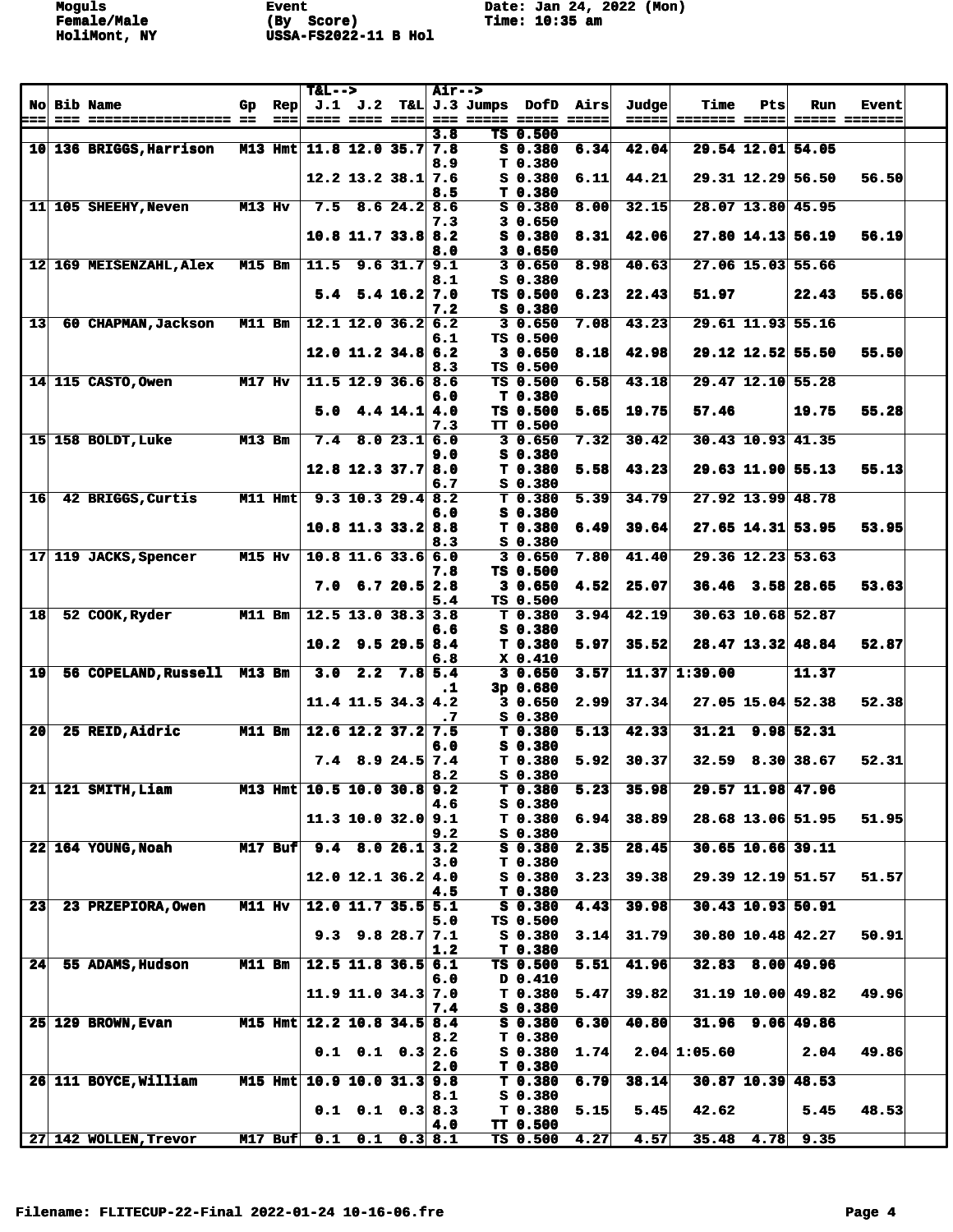|                          |                                              |               |             | $T&L-->$                   |             |                      | <b>Air--&gt;</b>            |                 |                                          |      |                | Time          | Pts            |                        |                               |  |
|--------------------------|----------------------------------------------|---------------|-------------|----------------------------|-------------|----------------------|-----------------------------|-----------------|------------------------------------------|------|----------------|---------------|----------------|------------------------|-------------------------------|--|
| <b>No</b><br>===         | <b>Bib Name</b><br>=== ================== == | Gp.           | Rep<br>$==$ |                            | $J.1$ $J.2$ | ==== ==== ====       |                             | $T&L$ J.3 Jumps | DofD<br>=== ===== ===== =====            | Airs | Judge<br>===== | ======= ===== |                | Run                    | <b>Event</b><br>===== ======= |  |
|                          |                                              |               |             |                            |             | $8.9$ 10.3 28.8 7.5  | .6                          |                 | T <sub>0.380</sub><br>T <sub>0.380</sub> | 4.24 | 33.04          |               |                | 31.17 10.03 43.07      | 43.07                         |  |
|                          | 28 150 LYONS, James                          |               |             | M13 Hmt 10.8 10.2 31.5 6.2 |             |                      | 3.4                         |                 | $X_0, 410$<br>$S$ 0.380                  | 4.09 | 35.59          | 34.51         |                | $5.96 \, 41.55$        |                               |  |
|                          |                                              |               |             | 11.0                       |             | $9.9$ 31.3 7.7       | 3.3                         |                 | $G$ 0.530<br>$S$ 0.380                   | 3.41 | 34.76          |               |                | $34.05$ 6.52 41.28     | 41.55                         |  |
|                          | 29 114 SIEGLER, Sonny                        |               | M13 Hmt     | 8.0                        |             | 7.723.51.5           | 1.2                         |                 | D 0.410<br>T 0.380                       | 0.98 | 24.53          | 38.31         |                | $1.33$ 25.86           |                               |  |
|                          |                                              |               |             |                            |             |                      | 1.0                         |                 | D 0.410                                  |      |                |               |                |                        |                               |  |
|                          |                                              |               |             | 9.8                        |             | 9.929.64.8           | 7.6                         |                 | T0.380<br>S 0.380                        | 4.70 | 34.25          |               |                | $33.47$ $7.22$ $41.47$ | 41.47                         |  |
|                          | 30 155 DOBBINS, Jack                         | <b>M15 Bm</b> |             | 0.1                        | 0.1         |                      | 0.33.6                      |                 | D 0.410                                  | 2.23 | 2.53           | 45.66         |                | 2.53                   |                               |  |
|                          |                                              |               |             | 10.7                       |             | 9.730.6 3.2          | 2.0                         |                 | S 0.380<br>N 0.360                       | 3.08 | 33.68          |               |                | $35.20$ $5.12$ $38.80$ | 38.80                         |  |
| 31                       | 16 LINCOLN, Briggs                           |               | M11 Hmt     | 4.0                        | 1.3         | 7.9                  | 5.1<br>$\cdot$ <sub>3</sub> |                 | S 0.380<br>$S_0.380$                     | 0.31 | 8.26           | 42.35         |                | 8.26                   |                               |  |
|                          |                                              |               |             |                            |             |                      | . 5                         |                 | $Y$ 0.410                                |      |                |               |                |                        | 38.02                         |  |
|                          |                                              |               |             | 9.5                        |             | 9.027.88.2           | 2.8                         |                 | S 0.380<br>$Y_0.410$                     | 4.25 | 32.00          |               |                | $34.46$ 6.02 38.02     |                               |  |
| 32                       | 43 ROLAND, Carter                            | M11 Bm        |             | 7.5                        |             | $8.0$ 23.3 5.5       | . 6                         |                 | T0.380<br>N 0.360                        | 2.30 | 25.55          |               |                | 29.70 11.82 37.37      |                               |  |
|                          |                                              |               |             | 2.4                        |             | $1.4$ 5.7 7.8        | 6.1                         |                 | N 0.360<br>30.650                        | 6.76 | 12.46          |               |                | $34.60$ 5.85 18.31     | 37.37                         |  |
| 33                       | 54 PATTON, Connor                            | M09 Bm        |             |                            |             | $10.7$ 10.5 31.8 1.6 |                             |                 | N 0.360<br>$G$ 0.530                     | 0.72 | 32.52          | 35.45         |                | 4.81 37.33             |                               |  |
|                          |                                              |               |             | 7.4                        |             | 9.024.6 1.0          | . 3                         |                 | $G_0.530$                                | 1.39 | 25.99          | 33.79         |                | $6.83$ 32.82           | 37.33                         |  |
|                          | 34 107 FLYNN, Sean                           |               |             | $M15$ Buf $10.2$           |             | 9.629.72.0           | 2.1                         |                 | K 0.410<br>N 0.360                       | 2.43 | 32.13          | 35.59         |                | 4.64 36.77             |                               |  |
|                          |                                              |               |             | 9.0                        |             | 9.027.06.2           | 4.5                         |                 | S 0.380<br>N 0.360                       | 4.81 | 31.81          | 35.84         |                | 4.34 36.15             | 36.77                         |  |
|                          | 35 110 CONLEY, Owen                          |               | $M17$ Buf   | 0.1                        |             | $0.1 \quad 0.3$ 9.4  | 6.8                         |                 | S 0.380<br>K 0.410                       | 4.38 | 4.68           | 33.14         |                | $7.63$ 12.31           |                               |  |
|                          |                                              |               |             |                            |             |                      | 1.4                         |                 | T 0.380                                  |      |                |               |                |                        |                               |  |
|                          |                                              |               |             | 8.6                        |             | 7.424.02.4           | 8.3                         |                 | K 0.410<br>T 0.380                       | 4.13 | 28.13          | 33.18         |                | 7.58 35.71             | 35.71                         |  |
|                          | 36 151 KILPELA, Devin                        | M13 Pa        |             |                            |             | 10.7 11.0 32.5       | $\ddotsc$                   |                 | $S$ 0.380                                | 0.98 | 33.53          | 37.94         |                | $1.78$ 35.31           |                               |  |
|                          |                                              |               |             | 6.3                        |             | $6.4$ 19.0 3.8       | 2.0                         |                 | T 0.380<br>$S$ 0.380                     | 3.75 | 22.80          |               |                | $37.32$ 2.53 25.33     | 35.31                         |  |
| 37                       | 75 GERRARD, Ben                              |               | $M11$ Hmt   | 4.6                        |             | $4.2$ 13.2 5.6       | 6.1                         |                 | T 0.380<br>$S$ 0.380                     | 4.43 | 17.63          | 39.30         |                | $0.12$ 17.75           |                               |  |
|                          |                                              |               |             | 10.4                       |             |                      | 6.1                         |                 | T <sub>0.380</sub>                       | 3.95 | 33.50          | 38.88         |                | $0.63$ 34.13           | 34.13                         |  |
|                          |                                              |               |             |                            |             | 9.329.66.4           | 4.0                         |                 | S 0.380<br>T 0.380                       |      |                |               |                |                        |                               |  |
| $\overline{\mathbf{38}}$ | 27 LARABA, Liam                              | M11 Hv        |             | 7.6                        |             | 7.723.04.3           | .0                          |                 | $S$ 0.380                                | 1.63 | 24.58          | 31.68         |                | $9.40$ 33.98           |                               |  |
|                          |                                              |               |             | 2.8                        |             | $2.5$ 7.9 6.0        | .0                          |                 | $S_0.380$                                | 2.28 | 10.23          |               |                | $30.01$ 11.44 21.67    | 33.98                         |  |
|                          | 39 175 JACKS, Eli                            | $M13$ Hv      |             | 4.9                        |             | $5.1$ 15.0 2.2       |                             |                 | TS 0.500<br>T 0.380                      | 2.92 | 17.92          | 51.94         |                | 17.92                  |                               |  |
|                          |                                              |               |             | 6.8                        |             | $6.2$ 19.5 2.4       | 4.8                         |                 | TS 0.500                                 | 3.89 | 23.39          |               |                | $33.29$ 7.44 30.83     | 30.83                         |  |
|                          | 40 159 MAGNER, Beau                          |               | $M15$ Hmt   | 7.3                        |             | 6.020.0              | 7.1<br>.8                   |                 | T 0.380<br>$S$ 0.380                     | 2.99 | 22.94          | 33.87         |                | $6.74$ 29.68           |                               |  |
|                          |                                              |               |             |                            |             | $5.6$ 15.9           | 7.1                         |                 | T 0.380                                  |      |                |               |                | $35.62$ 4.61 27.46     | 29.68                         |  |
|                          |                                              |               |             | 5.0                        |             |                      | 8.7<br>7.3                  |                 | $S$ 0.380<br>TS 0.500                    | 6.95 | 22.85          |               |                |                        |                               |  |
| 41                       | 38 HOFFMANN, Elijah                          | M11 Pa        |             | 9.5                        |             | 8.026.31.3           | 1.0                         |                 | N 0.360<br>$S$ 0.380                     | 0.84 | 27.09          | 37.61         |                | $2.18$ 29.27           |                               |  |
|                          |                                              |               |             | 6.0                        |             | $6.4$ 18.6 1.2       | 4.1                         |                 | N 0.360<br>$S$ 0.380                     | 1.98 | 20.58          |               |                | $39.16$ 0.29 20.87     | 29.27                         |  |
| 42                       | 59 ADAMS, Theodore                           | <b>M09 Bm</b> |             | 5.3                        |             | $6.5$ 17.7 1.2       |                             |                 | $S$ 0.380                                | 0.45 | 18.15          | 40.28         |                | 18.15                  |                               |  |
|                          |                                              |               |             | 8.0                        |             | 8.6 24.9             | $\cdot$ 0<br>. 6            |                 | N 0.360                                  | 0.47 | 25.37          |               |                | 38.33 1.30 26.67       | 26.67                         |  |
| 43                       | 39 HADALA, William                           |               | M11 Hmt     | 7.9                        |             | 5.520.14.0           | . 7                         |                 | $S_0.380$<br>$S$ 0.380                   | 3.72 | 23.82          | 38.08         |                | $1.61$ 25.43           |                               |  |
|                          |                                              |               |             | 0.1                        |             | 1.6 2.6 7.8          | 5.8                         |                 | T 0.380<br>$S$ 0.380                     | 2.96 | 5.51           |               | $36.50$ $3.53$ | 9.04                   | 25.43                         |  |
|                          | 44 101 BROWN, Maxwell                        |               | M13 Hmt     | 5.5                        |             | 6.0 17.3 5.8         | $\cdot$ 0                   |                 | $S$ 0.380                                | 2.27 | 19.52          | 38.47         |                | $1.13$ 20.65           |                               |  |
|                          |                                              |               |             |                            |             |                      | $\cdot$ 2                   |                 | N 0.360                                  |      |                |               |                |                        |                               |  |
|                          |                                              |               |             |                            |             | 3.6 1.0 6.9 4.0      |                             |                 | N 0.360                                  | 4.51 | 11.41          | 43.49         |                | 11.41                  | 20.65                         |  |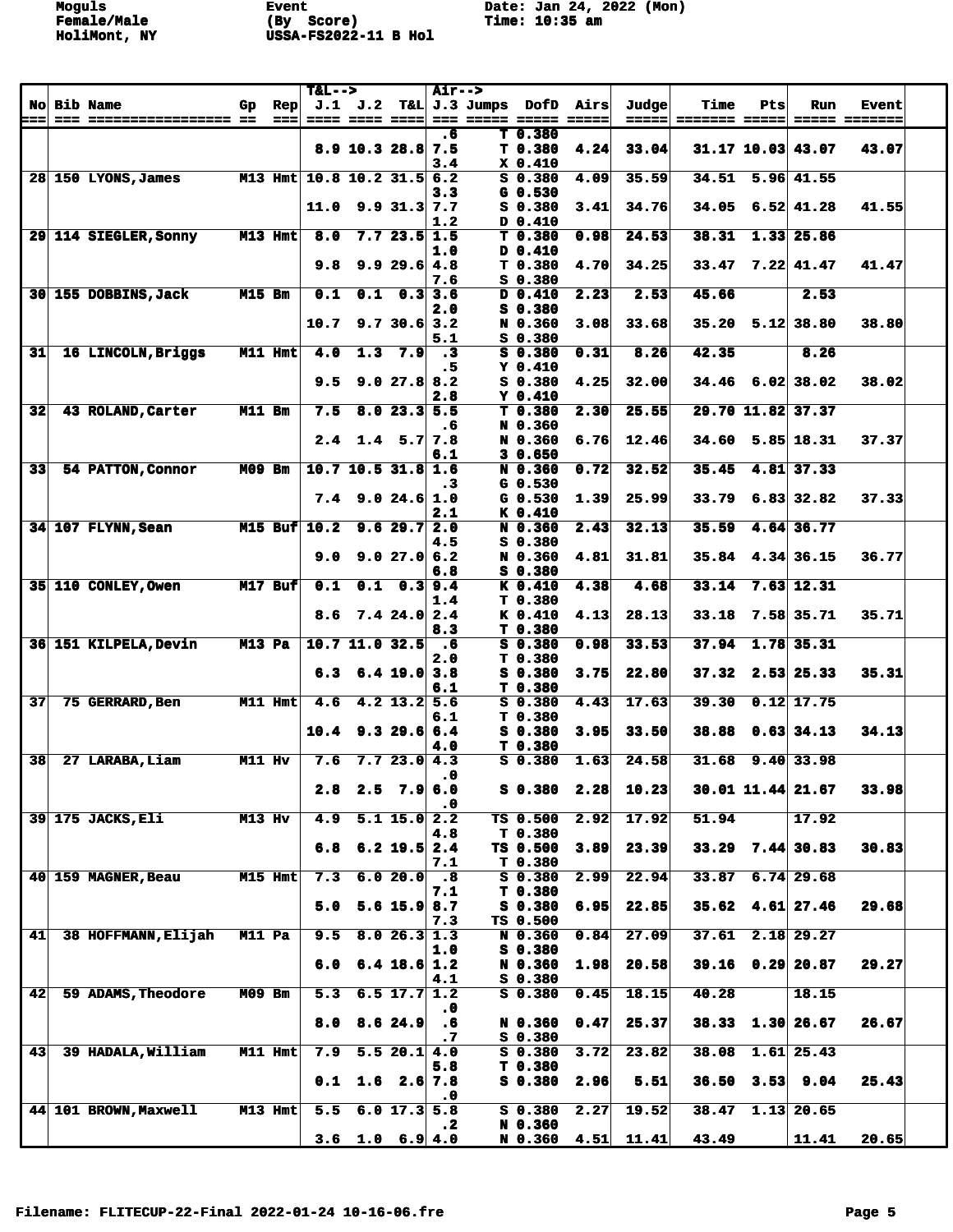|           |                              |               |                | $T&L-->$ |                           |                           | <b>Air--&gt;</b> |                       |                                |      |       |                 |                   |              |               |  |
|-----------|------------------------------|---------------|----------------|----------|---------------------------|---------------------------|------------------|-----------------------|--------------------------------|------|-------|-----------------|-------------------|--------------|---------------|--|
| <b>No</b> | <b>Bib Name</b>              | Gp            | $\mathbf{Rep}$ |          | J.1 J.2                   |                           |                  | T&L J.3 Jumps         | DofD                           | Airs | Judge | Time            | Pts               | Run          | Event         |  |
| ===       |                              |               | $==$           |          |                           |                           |                  | === ===== ===== ===== |                                |      | ===== | ======= =====   |                   |              | ===== ======= |  |
| 45        |                              |               | M11 Hmt        |          |                           | $0.5$ 1.5                 | 8.1              |                       | $S_0.380$                      |      | 1.98  | 45.52           |                   | 1.98         |               |  |
|           | 14 WILSON, Hughes            |               |                | 0.5      |                           |                           | $\cdot$ 5<br>- 8 |                       | N 0.360<br>$S_0.380$           | 0.48 |       |                 |                   |              |               |  |
|           |                              |               |                | 6.0      |                           | $5.8$ 17.7                | $\cdot$ 3        |                       | N 0.360                        | 2.07 | 19.77 | 48.25           |                   | 19.77        | 19.77         |  |
|           |                              |               |                |          |                           |                           | 5.2              |                       | $S_0.380$                      |      |       |                 |                   |              |               |  |
| 46        | 10 OLSEN, Ethan              |               | M09 Hmt        | 0.1      | 0.1                       | 0.3                       | $\cdot$ 2        |                       | N 0.360                        | 0.07 | 0.37  | 48.07           |                   | 0.37         |               |  |
|           |                              |               |                |          |                           |                           | . 0              |                       |                                |      |       |                 |                   |              |               |  |
|           |                              |               |                | 5.0      |                           | $4.5$ 14.3                | $\cdot$ 2        |                       | N 0.360                        | 0.22 | 14.47 | 35.39           |                   | 4.89 19.36   | 19.36         |  |
| 47        | 45 LAMBROS, Charles          | M11 Hv        |                | 0.1      | 1.0                       | $1.7 \, 5.6$              | . 4              |                       | $S_0.380$<br>$D$ 0.410         | 4.57 | 6.22  | 35.50           |                   | $4.75$ 10.97 |               |  |
|           |                              |               |                |          |                           |                           | 6.0              |                       | $S$ 0.380                      |      |       |                 |                   |              |               |  |
|           |                              |               |                | 6.1      |                           | $4.7$ 16.2 5.3            |                  |                       | N 0.360                        | 1.90 | 18.10 | 50.70           |                   | 18.10        | 18.10         |  |
|           |                              |               |                |          |                           |                           | .0               |                       |                                |      |       |                 |                   |              |               |  |
|           | 48 149 EVANS, Lachlan        | M13 Hmt       |                | 3.9      |                           | $2.9$ 10.2 3.8            |                  |                       | TS 0.500                       | 3.49 | 13.69 | 36.49           |                   | $3.55$ 17.24 |               |  |
|           |                              |               |                |          |                           |                           | 4.2              |                       | $S$ 0.380                      |      |       |                 |                   |              |               |  |
|           |                              |               |                | 0.1      | 0.1                       | 0.3 1.4                   |                  |                       | $S_0.380$                      | 0.53 | 0.83  | (none)          |                   | 0.83         | 17.24         |  |
| 49        | 18 DELUKE, Anthony           |               | M11 Hmt        | 5.5      |                           | $3.9$ 14.1 4.2            | .0               |                       | $S$ 0.380                      | 2.19 | 16.29 | 46.05           |                   | 16.29        |               |  |
|           |                              |               |                |          |                           |                           | 1.6              |                       | T 0.380                        |      |       |                 |                   |              |               |  |
|           |                              |               |                | 3.8      |                           | 3.0 10.2 4.0              |                  |                       | S 0.380                        | 1.82 | 12.02 | 41.05           |                   | 12.02        | 16.29         |  |
|           |                              |               |                |          |                           |                           | .8               |                       | T 0.380                        |      |       |                 |                   |              |               |  |
| 50        | 15 KANE, Bobby               |               | M11 Hmt        | 3.9      |                           | $4.8$ 13.0 5.8            |                  |                       | S 0.380                        | 2.20 | 15.25 | 38.78           |                   | $0.76$ 16.01 |               |  |
|           |                              |               |                |          |                           |                           | $\cdot$ 0        |                       |                                |      |       |                 |                   |              |               |  |
|           |                              |               |                | 0.1      | 0.1                       | $0.3$ 3.2                 | 6.8              |                       | N 0.360<br>$S_0.380$           | 3.73 | 4.03  | 40.86           |                   | 4.03         | 16.01         |  |
| 51        | 28 CHAPMAN, Mason            | <b>M09 Bm</b> |                | 1.6      | 2.8                       |                           | 6.6 2.0          |                       | S 0.380                        | 0.76 | 7.36  | 34.45           |                   | $6.03$ 13.39 |               |  |
|           |                              |               |                |          |                           |                           | . 0              |                       |                                |      |       |                 |                   |              |               |  |
|           |                              |               |                | 1.5      | 3.1                       |                           | $6.9$ 3.4        |                       | $S_0.380$                      | 1.29 | 8.19  | 33.05           |                   | $7.74$ 15.93 | 15.93         |  |
|           |                              |               |                |          |                           |                           | $\cdot$ 0        |                       |                                |      |       |                 |                   |              |               |  |
| 52        | 12 RESPET, Gunnar            | <b>M09 Pa</b> |                | 5.1      |                           | $4.8$ 14.8                | $\cdot$ 5        |                       | T <sub>0.380</sub>             | 0.31 | 15.16 | 41.75           |                   | 15.16        |               |  |
|           |                              |               |                | 0.3      | 0.7                       |                           | .3<br>$1.5$ 2.8  |                       | D 0.410<br>$S_0.380$           | 1.06 | 2.56  | 46.62           |                   | 2.56         | 15.16         |  |
|           |                              |               |                |          |                           |                           | $\cdot$ 0        |                       |                                |      |       |                 |                   |              |               |  |
| 53        | 4 KANE, Patrick              |               | M09 Hmt        | 2.2      | 1.9                       | 6,1                       |                  |                       |                                |      | 6.15  | 47.59           |                   | 6.15         |               |  |
|           |                              |               |                |          |                           |                           |                  |                       |                                |      |       |                 |                   |              |               |  |
|           |                              |               |                |          | 4.6 4.6 13.8              |                           |                  |                       |                                |      | 13.80 | 44.95           |                   | 13.80        | 13.80         |  |
| 54        | 33 BROWN, Cameron            |               | M11 Buf        | 0.1      |                           | $0.1 \quad 0.3 \quad 3.8$ |                  |                       | $S_0.380$                      | 1.75 | 2.05  | 51.99           |                   | 2.05         |               |  |
|           |                              |               |                |          |                           |                           | $\cdot 6$        |                       | $G_0.530$                      |      |       |                 |                   |              |               |  |
|           |                              |               |                | 3.1      |                           | $3.7$ 10.2 5.4            |                  |                       | N 0.360                        | 3.53 | 13.73 | 42.37           |                   | 13.73        | 13.73         |  |
|           |                              |               |                |          |                           |                           | 4.2              |                       | $S$ 0.380                      |      |       |                 |                   |              |               |  |
| 55        | 47 PARMENTER, Everett M11 Hv |               |                | 0.1      | 0.1                       | $0.3 \, 1.8$              |                  |                       | $S$ 0.380                      | 1.04 |       | 1.34   1:12.40  |                   | 1.34         |               |  |
|           |                              |               |                |          |                           |                           | 1.0              |                       | N 0.360                        |      |       |                 |                   |              |               |  |
|           |                              |               |                |          | $0.7$ $0.1$ $1.2$ $1.4$   |                           | 4.3              |                       | N 0.360<br>$S_0.380$           | 2.13 | 3.33  |                 | 30.93 10.32 13.65 |              | 13.65         |  |
| 56        | 11 FELTNER, Padraig          |               | M09 Hmt        | 2.4      | 2.4                       |                           | 7.2   2.2        |                       | N 0.360                        | 0.79 | 7.99  | 35.57           |                   | $4.67$ 12.66 |               |  |
|           |                              |               |                |          |                           |                           | $\cdot$ 0        |                       |                                |      |       |                 |                   |              |               |  |
|           |                              |               |                |          | $0.1 \t 0.1$              | 0.3                       | .6               |                       | $S_0.380$                      | 0.29 | 0.59  |                 | $38.44$ 1.17      | 1.76         | 12.66         |  |
|           |                              |               |                |          |                           |                           | $\cdot$ 2        |                       | N 0.360                        |      |       |                 |                   |              |               |  |
| 57        | 2 SHANAHAN, Mac              | M09 Hmt       |                | 2.8      | 3.4                       |                           | 9.3 6.2<br>.0    |                       | $S_0.380$                      | 2.35 | 11.65 | 44.82           |                   | 11.65        |               |  |
|           |                              |               |                |          | $0.8$ 1.2 3.0 3.8         |                           |                  |                       | N 0.360                        | 2.72 | 5.72  | 47.01           |                   | 5.72         | 11.65         |  |
|           |                              |               |                |          |                           |                           | 3.6              |                       | T 0.380                        |      |       |                 |                   |              |               |  |
| 58        | 49 HAMISTER, Michael M11 Hmt |               |                | 3.6      | 2.0                       | 8.4                       | $\cdot$ 1        |                       | T <sub>0.380</sub>             | 3.18 |       | $11.58$ 1:00.93 |                   | 11.58        |               |  |
|           |                              |               |                |          |                           |                           | 6.3              |                       | TS 0.500                       |      |       |                 |                   |              |               |  |
|           |                              |               |                |          | $0.2$ $0.1$ $0.5$ 4.8     |                           |                  |                       | T 0.380                        | 4.42 | 4.87  | 40.60           |                   | 4.87         | 11.58         |  |
|           | 59 117 YOUMANS, Edward       |               | $M13$ Hmt      | 0.1      | 0.1                       |                           | 5.2<br>0.3 1.8   |                       | TS 0.500<br>T <sub>0.380</sub> | 2.11 | 2.41  | 43.50           |                   | 2.41         |               |  |
|           |                              |               |                |          |                           |                           | 3.5              |                       | D 0.410                        |      |       |                 |                   |              |               |  |
|           |                              |               |                |          | $2.3$ $2.4$ $7.0$ 3.2     |                           |                  |                       | $S_0.380$                      | 2.27 | 9.32  | 40.77           |                   | 9.32         | 9.32          |  |
|           |                              |               |                |          |                           |                           | 2.6              |                       | D 0.410                        |      |       |                 |                   |              |               |  |
| 60        | 70 GALE, Charlie             |               | M11 Hmt        | 0.1      | $\overline{\mathbf{0.1}}$ |                           | $0.3$ 5.3        |                       | N 0.360                        | 4.18 | 4.48  | 45.30           |                   | 4.48         |               |  |
|           |                              |               |                |          |                           |                           | 6.0              |                       | $S$ 0.380                      |      |       |                 |                   |              | 9.15          |  |
|           |                              |               |                |          | $2.2 \t0.7$               |                           | 4.4 6.4<br>6.6   |                       | N 0.360<br>$S$ 0.380           | 4.80 | 9.15  | 46.89           |                   | 9.15         |               |  |
| 61        | 19 VOOS, Kent                |               | M11 Hmt        | 1.2      | 1.2                       |                           | 3.6 1.8          |                       | $S_0.380$                      | 1.97 | 5.57  | 41.07           |                   | 5.57         |               |  |
|           |                              |               |                |          |                           |                           | 3.4              |                       | T 0.380                        |      |       |                 |                   |              |               |  |
|           |                              |               |                |          | $0.1$ $0.1$ $0.3$ 1.0     |                           |                  |                       | $S$ 0.380                      | 1.36 | 1.66  |                 | $33.65$ 7.01      | 8.67         | 8.67          |  |
|           |                              |               |                |          |                           |                           | 2.6              |                       | T 0.380                        |      |       |                 |                   |              |               |  |
|           | 62 140 GALE, Lincoln         |               | M13 Hmt        | 0.1      | 0.1                       |                           | 0.3   6.0        |                       | T <sub>0.380</sub>             | 4.18 | 4.48  | 53.71           |                   | 4.48         |               |  |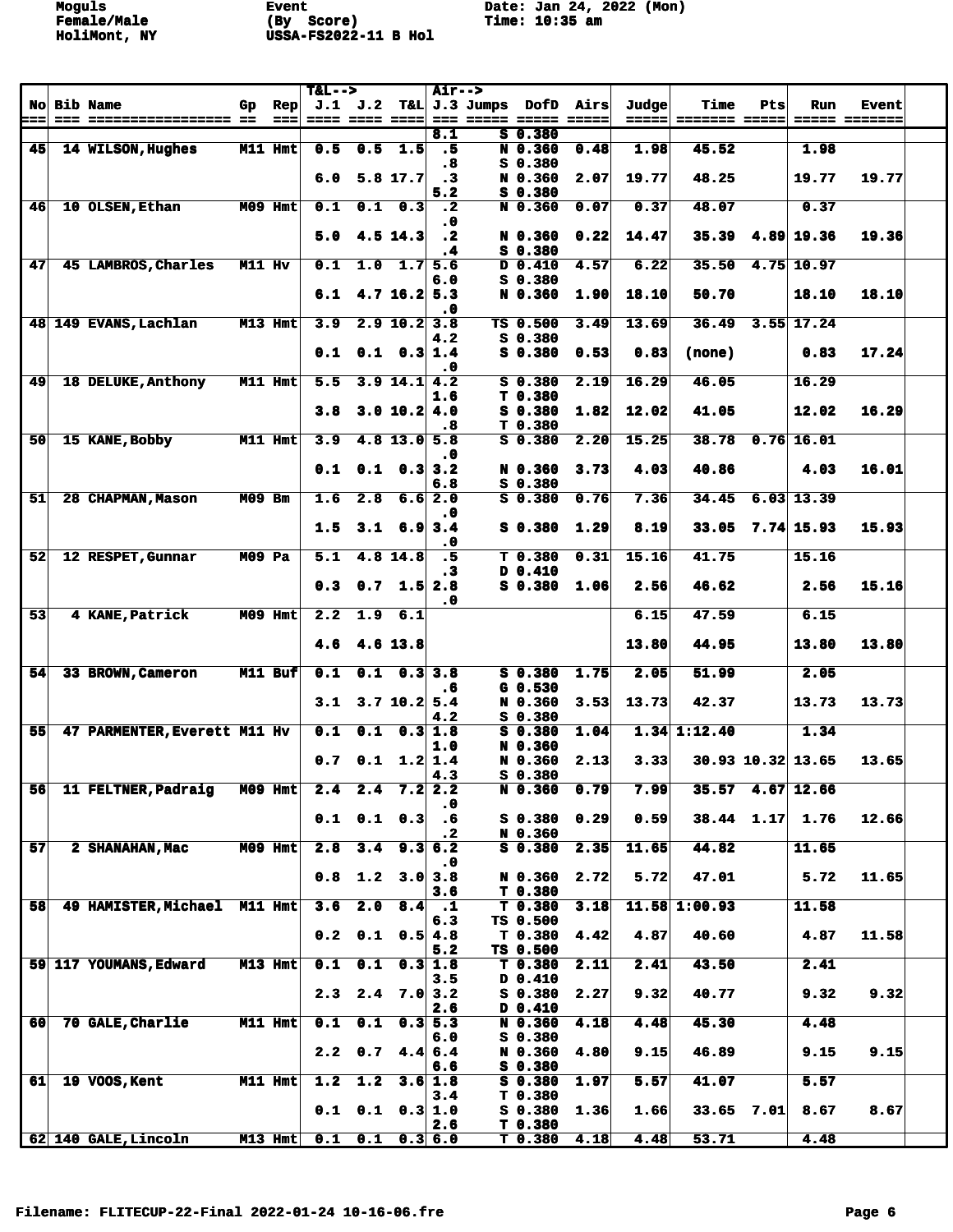Moguls **Event** Date: Jan 24, 2022 (Mon)<br> **Female/Male** (By Score) **Time: 10:35 am** 

|    |                      |               |              | $T&L-->$ |                           |     | Air-->    |               |           |           |                   |                     |      |      |              |  |
|----|----------------------|---------------|--------------|----------|---------------------------|-----|-----------|---------------|-----------|-----------|-------------------|---------------------|------|------|--------------|--|
| No | <b>Bib Name</b>      | Gp            | $_{\rm Rep}$ | J.1      | J.2                       |     |           | T&L J.3 Jumps |           | DofD Airs | $\mathbf{J}$ udge | Time                | Pts  | Run  | <b>Event</b> |  |
|    |                      |               |              |          |                           |     |           |               |           |           |                   |                     |      |      | :====        |  |
|    |                      |               |              |          |                           |     | 5.0       |               | $S$ 0.380 |           |                   |                     |      |      |              |  |
|    |                      |               |              |          | $0.1$ $0.1$ $0.3$         |     | 2.8       |               | $S_0.380$ | 3.64      | 3.94              | 36.76               | 3,22 | 7.16 | 7.16         |  |
|    |                      |               |              |          |                           |     | 6.8       |               | T 0.380   |           |                   |                     |      |      |              |  |
| 63 | 22 ROLAND, Davis     | <b>M09 Bm</b> |              | 0.1      | 0.1                       | 0.3 | .6        |               | $Y_0.410$ | 1.71      | 2.01              | 41.85               |      | 2.01 |              |  |
|    |                      |               |              |          |                           |     | 4.1       |               | N 0.360   |           |                   |                     |      |      |              |  |
|    |                      |               |              |          | $0.1$ $0.1$ $0.3$         |     | 2.0       |               | N 0.360   | 0.72      | 1.02              | 39.42               |      | 1.02 | 2.01         |  |
|    |                      |               |              |          |                           |     | . 0       |               |           |           |                   |                     |      |      |              |  |
| 64 | 37 AUGELLO, Benjamin | <b>M09 Hv</b> |              | 1.2      | 0.1                       | 2.0 | $\cdot$ 1 |               | N 0.360   | 0.03      |                   | $1.98 \mid 1:03.98$ |      | 1.98 |              |  |
|    |                      |               |              |          |                           |     | . 0       |               |           |           |                   |                     |      |      |              |  |
|    |                      |               |              |          | $0.1$ $0.1$ $0.3$         |     |           |               |           |           |                   | 0.30 1:16.12        |      | 0.30 | 1.98         |  |
|    |                      |               |              |          |                           |     |           |               |           |           |                   |                     |      |      |              |  |
| 65 | 34 O'LEARY, Cian     |               | M11 Buf      |          | $0.1 \quad 0.1 \quad 0.3$ |     | $\cdot$ 1 |               | $S_0.380$ | 0.06      | 0.36              | (none)              |      | 0.36 |              |  |
|    |                      |               |              |          |                           |     | $\cdot$ 1 |               | N 0.360   |           |                   |                     |      |      |              |  |
|    |                      |               |              |          | $0.1$ $0.1$ $0.3$         |     | .5        |               | T 0.380   | 0.19      | 0.49              | 45.79               |      | 0.49 | 0.49         |  |
|    |                      |               |              |          |                           |     | . 0       |               |           |           |                   |                     |      |      |              |  |
| 66 | 1 HACKER, Cooper     | M09           | <b>Hmt</b>   |          | $0.1 \quad 0.1$           | 0.3 | $\cdot$ 1 |               | T 0.380   | 0.03      | 0.33              | 47.58               |      | 0.33 |              |  |
|    |                      |               |              |          |                           |     | . 0       |               |           |           |                   |                     |      |      |              |  |
|    |                      |               |              |          | $0.1$ $0.1$ $0.3$         |     |           |               |           |           | 0.30              | 43.11               |      | 0.30 | 0.33         |  |
|    |                      |               |              |          |                           |     |           |               |           |           |                   |                     |      |      |              |  |
|    |                      |               |              |          |                           |     |           |               |           |           |                   |                     |      |      |              |  |

**Male = 26.27, Female = 27.10**

**Winfree 2022.00, B Rules, Rand=219 @ 8:28p(22-1-21), M**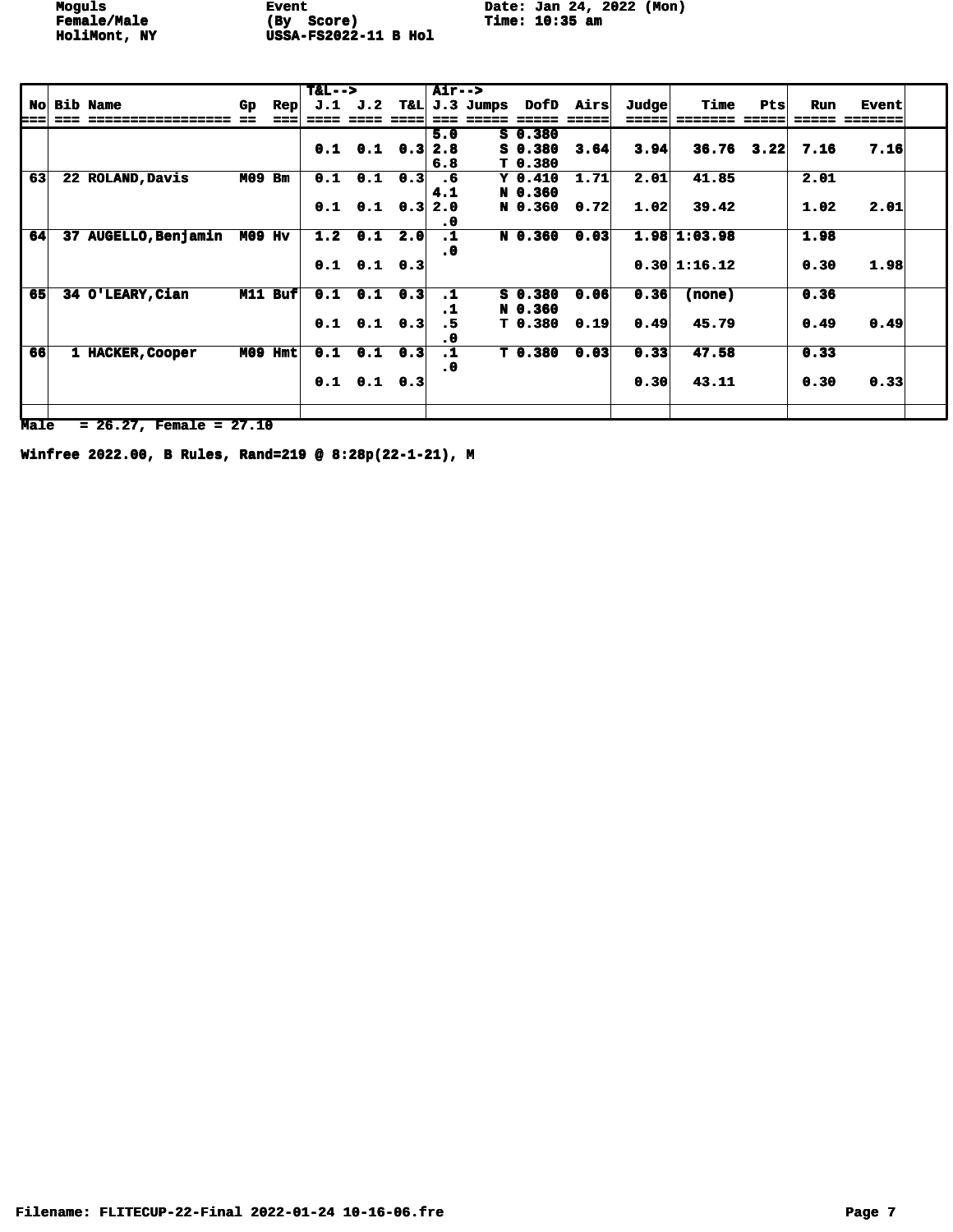**------------------------------------------------------------------------------**

**------------------------------------------------------------------------------**

**HoliMont, NY USSA-FS2022-11 B Hol** 

**Female/Male (By Group Score) Time: 10:35 am**

**Moguls Finals Date: Jan 24, 2022 (Mon)**

|                              | No Bib# Name |                                            | Gp | Representing                         | <b>Score</b>       |
|------------------------------|--------------|--------------------------------------------|----|--------------------------------------|--------------------|
| --                           |              |                                            | == | ------------                         | ------------------ |
|                              |              |                                            |    |                                      |                    |
| 1                            |              | 29 CALLAHAN, Stella                        |    | <b>F07 Bm Bristol</b>                | 21.57              |
| $\mathbf{2}$                 |              | 8 HAMISTER, Sylvia                         |    | F07 Hmt Holimont                     | 19.06              |
| $\overline{\mathbf{3}}$      |              | 6 VOOS, Klara                              |    | F07 Hmt Holimont                     | 6.90               |
|                              |              |                                            |    |                                      |                    |
| 1                            |              | 24 VANALLEN, Leah                          |    | F09 Bm Bristol                       | 37.45              |
| $\overline{\mathbf{2}}$      |              | 9 GILLESPIE, Orla                          |    | F09 Hmt Holimont                     | 23.16              |
| $\overline{\mathbf{3}}$      |              | 7 MONCZYNSKI, Payton                       |    | F09 Hmt Holimont                     | 20.66              |
| 4                            |              | 48 PARMENTER, Johanna                      |    | F09 Hv Holiday V                     | 10.91              |
| $\overline{\mathbf{5}}$      |              | 3 KANE, Riley                              |    | F09 Hmt Holimont                     | 0.30               |
|                              |              |                                            |    |                                      |                    |
| 1                            |              | 58 VANALLEN, Lauren                        |    | F11 Bm Bristol                       | 59.37              |
| $\mathbf 2$                  |              | 32 NEIL, Samantha                          |    | F11 Hv Holiday V 43.26               |                    |
| $\overline{\mathbf{3}}$      |              | 30 CHESS, Piper                            |    | F11 Hv Holiday V                     | 30.60              |
| $\overline{\mathbf{4}}$      |              | 41 BOLDT, Clara                            |    | F11 Bm Bristol                       | 25.69              |
| 5                            |              | 35 JACKS, Grace                            |    | F11 Hv Holiday V                     | 23.35              |
| $6\overline{6}$              |              | 62 LARABA, Lilyana<br>17 BEEMAN, Stella    |    | F11 Hv Holiday V<br>F11 Hmt Holimont | 20.89              |
| 7                            |              |                                            |    |                                      | 16.02              |
|                              |              |                                            |    | F13 Hv Holiday V                     |                    |
| 1<br>$\overline{\mathbf{2}}$ |              | 133 MURRAY, Eliza                          |    | F13 Bm Bristol                       | 74.91<br>72.13     |
| $\overline{\mathbf{3}}$      |              | 57 REID, Ava<br>112 HACKER, Kylee          |    | F13 Hmt Holimont                     | 61.90              |
| 4                            |              | 73 DOBBINS, Nora                           |    | <b>F13 Bm Bristol</b>                | 59.49              |
|                              |              | 72 PATTON, Allison                         |    | F13 Bm Bristol                       | 57.95              |
| 5<br>$6\overline{6}$         |              | 126 KEEFE, Elizabeth                       |    | <b>F13 Hmt Holimont</b>              | 51.33              |
| 7                            |              | 123 ROBINSON, Jillian                      |    | F13 Bm Bristol                       | 47.33              |
| 8                            |              | 132 KAPTEIN, Alexa                         |    | F13 Hmt Holimont                     | 45.70              |
| $\overline{9}$               |              | 146 GILLESPIE, Margo                       |    | F13 Hmt Holimont                     | 44.07              |
| 10                           |              | 26 NELSON, Arden                           |    | F13 Hv Holiday V                     | 36.58              |
| 11                           |              | 174 SCARPACE, Madison                      |    | F13 Hmt Holimont                     | 34.31              |
| $\overline{\mathbf{12}}$     |              | 154 GAMBACORTA, Ella                       |    | <b>F13 Hmt Holimont</b>              | 30.10              |
| 13                           |              | 125 FITZGERALD, Elizabeth F13 Hmt Holimont |    |                                      | 28.50              |
| 14                           |              | 122 LARUSCH, Ella                          |    | F13 Hv Holiday V                     | 19.06              |
| 15                           |              | 36 KRUSZYNSKI, Cayda                       |    | F13 Hv Holiday V                     | 18.01              |
|                              |              |                                            |    |                                      |                    |
| 1                            |              | 162 VICKERS, Abigail                       |    | F15 Hmt Holimont                     | 65.07              |
| $\mathbf{2}$                 |              | 143 EMERLING, Brianna                      |    | F15 Hmt Holimont                     | 55.54              |
| $\overline{\mathbf{3}}$      |              | 118 ROSS, Grace                            |    | F15 Bm Bristol                       | 50.97              |
| $\blacktriangleleft$         |              | 157 WOODROW, Caitlin                       |    | F15 Hmt Holimont                     | 48.86              |
| 5                            |              | 167 KAPTEIN, Ava                           |    | F15 Hmt Holimont                     | 46.42              |
| 6                            |              | 161 DOMSTER, Sophia                        |    | F15 Buf Buffalo                      | 28.31              |
|                              |              |                                            |    |                                      |                    |
| 1                            |              | 109 KULA, Mackenzie                        |    | F17 Bm Bristol                       | 57.35              |
| $\overline{\mathbf{2}}$      |              | 102 HANLEY, Anna                           |    | F17 Pa Freestyle                     | 47.59              |
|                              |              |                                            |    |                                      |                    |
| 1                            |              | 54 PATTON, Connor                          |    | M09 Bm Bristol                       | 37.33              |
| $\overline{\mathbf{2}}$      |              | 59 ADAMS, Theodore                         |    | M09 Bm Bristol                       | 26.67              |
| $\overline{\mathbf{3}}$      |              | 10 OLSEN, Ethan                            |    | M09 Hmt Holimont                     | 19.36              |
| 4                            |              | 28 CHAPMAN, Mason                          |    | M09 Bm Bristol                       | 15.93              |
| 5                            |              | 12 RESPET, Gunnar                          |    | M09 Pa Freestyle                     | 15.16              |
| 6                            |              | 4 KANE, Patrick                            |    | M09 Hmt Holimont                     | 13.80              |
| 7                            |              | 11 FELTNER, Padraig                        |    | M09 Hmt Holimont                     | 12.66              |
| 8                            |              | 2 SHANAHAN, Mac                            |    | M09 Hmt Holimont                     | 11.65              |
| $\overline{\mathbf{9}}$      |              | 22 ROLAND, Davis                           |    | M09 Bm Bristol                       | 2.01               |
| $\overline{10}$              |              | 37 AUGELLO, Benjamin                       |    | M09 Hv Holiday V                     | 1.98               |
| 11                           |              | 1 HACKER, Cooper                           |    | M09 Hmt Holimont                     | 0.33               |
|                              |              |                                            |    |                                      |                    |